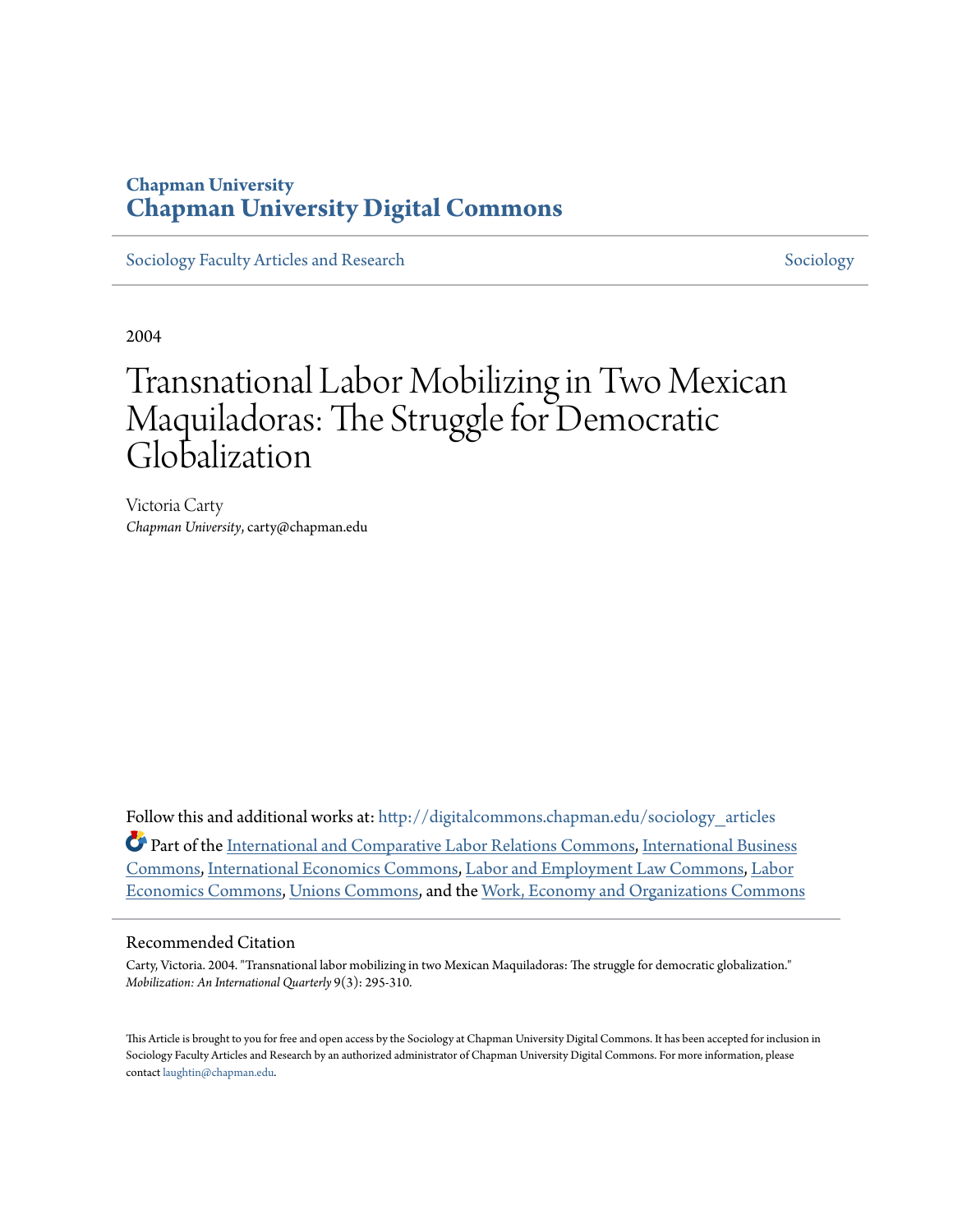## Transnational Labor Mobilizing in Two Mexican Maquiladoras: The Struggle for Democratic Globalization

#### **Comments**

This article was originally published in *[Mobilization: An International Quarterly](http://www.mobilization.sdsu.edu/articleabstracts/093carty.html)*, volume 9, issue 3, in 2004.

**Copyright** San Diego State University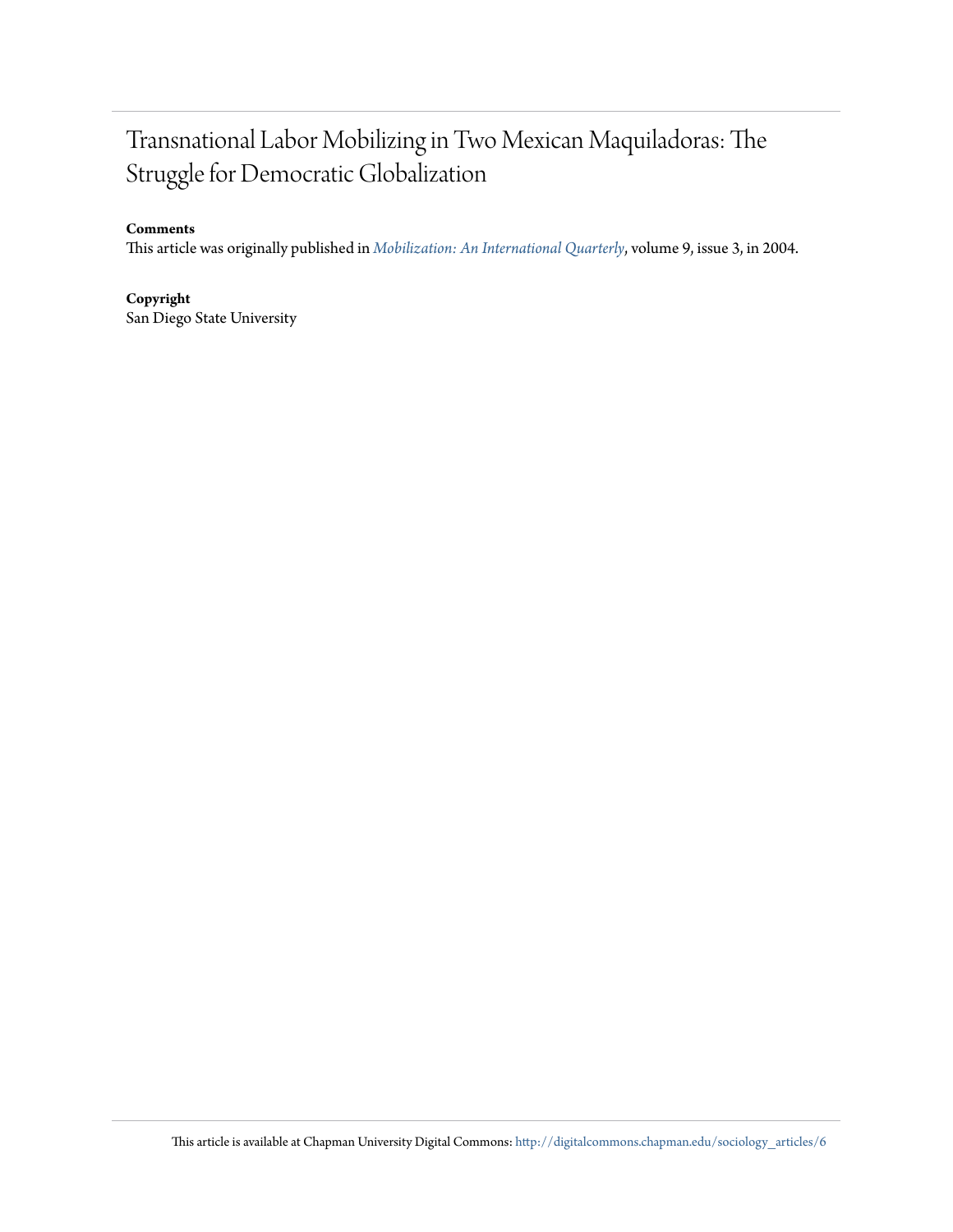#### **TRANSNATIONAL LABOR MOBILIZING IN TWO MEXICAN MAQUILADORAS: THE STRUGGLE FOR DEMOCRATIC GLOBALIZATION**

*Victoria Carty\**

*The struggle to improve workers' rights in Mexican maquiladoras and export processing zones elsewhere in the world is central to the politics of global economic integration. Statecentered development is increasingly compromised by supranational institutions and trade agreements. Meanwhile, multinational corporations are relocating at an unprecedented rate to overseas locations. Export processing zones are notorious for poor working conditions and result in a "race to the bottom." The maquila sector in Mexico is a prime example of this phenomenon. This article uses two case studies to examine ways in which grassroots organizing has successfully resisted low wages and poor working conditions through international network building and information sharing. It combines social movement theory*  with the literature on international relations to conceptualize the internationalization of *grassroots efforts to pressure multinational corporations and host governments to respect labor laws included in international trade agreements, national standards, and self-mandated corporate codes of conduct. Key to the success in both cases has been the role that nonstate actors played in domestic and international politics, operating outside of national borders to simultaneously target the local, national, and international level.* 

There is a vigorous debate underway regarding how the global economy should be governed; who should govern it, and whose interest it should serve (Faux 2002). Campaigns to improve workers' rights in export processing zones (EPZs) are politically at the center of this debate. Scholars and activists interested in understanding and bettering working conditions in developing countries must come to terms with two major trends in the global economy. One is the increasing subordination of state-centered development by powerful supranational institutions and trade agreements, which dictate the rules for countries integrating into the global economy. The state is often unwilling or unable to direct foreign capital in a way that benefits local industries and workers, as global arrangements are altering domestic political structures and constraining state decisions. Another concern is that multinational corporations (MNCs) are closing manufacturing plants in the United States at an unprecedented rate and relocating production sites overseas in EPZs. According to many critics, these zones are notorious for substandard working conditions, low pay and antiunion behavior.

The recent accelerated economic integration, the growing numbers of international institutions and treaties, the increasing power and autonomy of MNCs, and emerging issues that transcend national boarders have increased transnational contentious politics (Rucht 1999). To counteract some of the ill effects of global economic arrangements on local populations, nonstate actors are mobilizing from below to challenge the authoritarianism and

 \* Victoria Carty is Assistant Professor of Sociology at Niagara University, Niagara Falls, NY 14305. Please address correspondence to her at: vcarty@niagara.edu

*<sup>©</sup> Mobilization: An International Journal 9(3):295-310*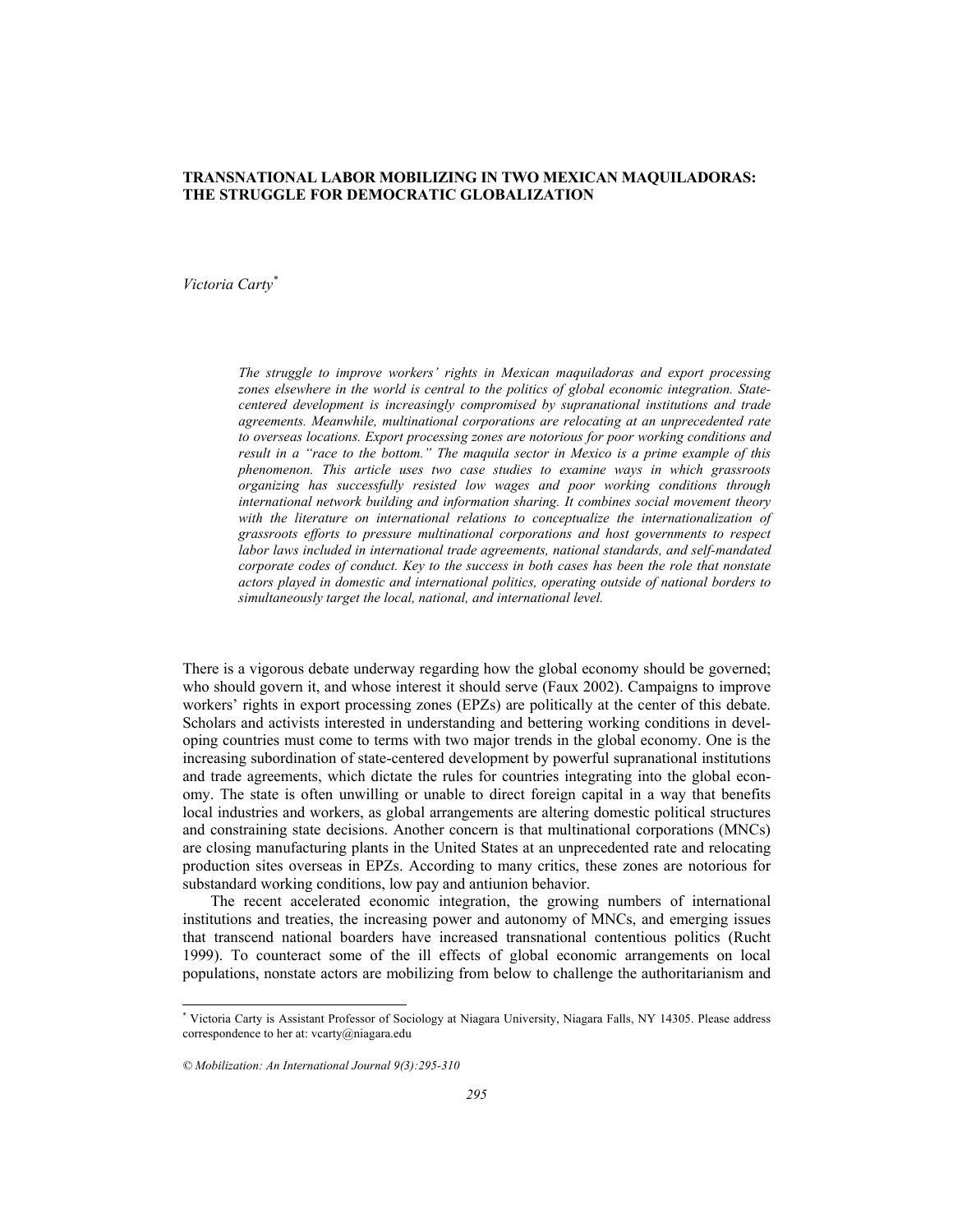practices of states and international institutions (Falk 1997; O'Brien et al. 2000).

This article uses two case studies of labor struggles in Mexican maquiladoras to examine forms of resistance to corporate global capitalism. It explores some of the strategies and organizing tools participants are employing to enhance international network building and information sharing. It specifically analyzes attempts to increase wages and improve working conditions through unionization at two plants in the maquila industry in Mexico.

Although Tarrow (1998) points out that globalization and transnational activism are not new, there is growing research interest in transnational advocacy networks (TANs) and international political opportunity structures (POS). This analysis utilizes these frameworks to conceptualize the internationalization of grassroots efforts among workers, activists, and other political actors to pressure MNCs and host governments to respect labor laws included in international trade agreements, national standards, and self-mandated corporate codes of conduct. The case studies contribute to our theorization of transnational social movement activity by shedding light on how activists mobilize around local issues in transnational networks. By framing their claims globally, activists have been able to gain support from transnational networks, coalitions, and NGOs in local struggles. This research demonstrates the important role nonstate actors can play in domestic and international politics when they are able to operate outside of national borders to simultaneously target the local, national and international level.

#### **RECENT TRENDS IN THE GLOBAL ECONOMY**

The past few decades have brought about intensified processes of globalization under which neoliberal strategies emphasize market-oriented approaches to economic development (Strange 2000; Mann 2000; Dicken 1998). The term globalization loosely refers to an increase in the scale, scope and velocity of flows of information, technology and trade (Castells 1989). These changes make national economies increasingly susceptible to international pressures, as international organizations have assumed greater power over global economic forces and local political processes (Smith and Johnston 2002). The ability of host governments (as well as labor) to regulate and control trade and foreign investment is constrained by an increasing matrix of commitments to trade agreements and other international actors (Faux 2002; Dicken 1998). Trade agreements such as the North American Free Trade Agreement (NAFTA) tend to be controlled by the wealthy, industrialized nations that set the agenda to protect the interests of foreign investors and the mobility of capital in supply chains, but do little to protect the interests of labor (Basu 2001; Connell 2001).

Another major constraint for states and labor under global economic restructuring is that MNCs now play a dominant role in the new economic order (Sklair 1998, 1995). As the power of MNCs steadily increases, the ability of the state in lesser developed countries to pursue national goals such as local economic and human development are diminished due to insufficient leverage over global corporate actors (Dicken 1998). Because MNCs tend to subcontract manufacturing where labor costs are lowest, low-income countries must compete with one another to attract foreign investment and to attain employment opportunities (Boswell and Chase-Dunn 2000; Dicken 1998). One way that countries attempt to undercut their competitors is to create EPZs. Foreign investors are attracted to the zones for tax incentives, lax environmental standards, and a guaranteed cheap and compliant workforce (Korten 2001; Rodrick 2000). In some EPZs minimum wages are suspended, unions are forbidden, and benefits, job security and working conditions are very poor (Sklair 1995; Bailey et. al. 1993). Many critics refer to this process as the "race to the bottom" (see Collingsworth 1998; Spar and Yoffe 1999).

Though there is an ongoing debate as to what extent states or global markets are in control of socioeconomic life, there is a general consensus that globalization offers great opportunities for human advance, but only with strong governance (for a detailed discussion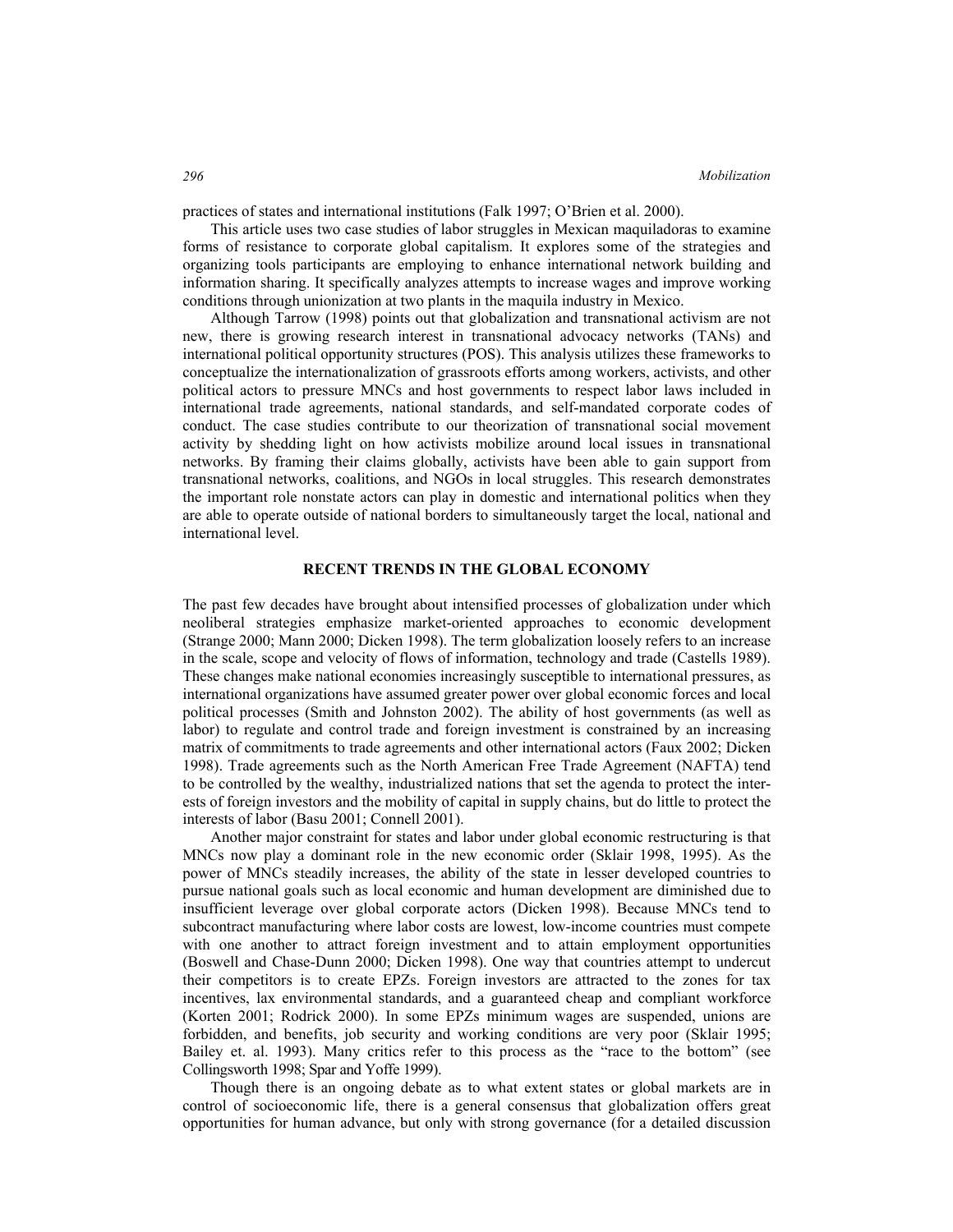see Dicken 1998). In EPZs, however, MNCs enjoy an advantage in the balance of power due to particular arrangements under which the interests of workers and governments are compromised in comparison to other sectors of the economy.

Different proposals have been suggested as to how to balance the interests of MNCs with those of labor. Some propose that self-regulation by foreign investors themselves is the best solution because business executives have the leverage to convince host governments to address human rights issues. Others argue that global mechanisms, such as international accords on labor standards, are needed to guarantee basic labor rights. Still other strategies proposed advocate regulation at the national and local level whereby host governments would force foreign investors to obey national laws.

To date, neither the goals nor the enforcement of any of these proposals have been systematically accomplished. What small victories that have been won were achieved through the internationalization of grassroots mobilization that persuaded international, national and/or corporate actors to recognize and enforce legislation protecting workers' rights.

#### **MOBILIZATION FROM ABOVE**

In the 1990s allegations involving the use of sweatshop labor by major brand-name retailers received a lot of attention in the mainstream media and in academic circles. By the late 1990s there was evidence that consumers were willing to express their dissatisfaction with corporate labor abuses through their retail purchasing decisions. According to a 1999 study conducted by Marymount University's Center for Ethical Concerns, 75% of respondents said that they would avoid shopping at a retailer who is known to sell garments made in sweatshops. Eighty-six percent stated that they would pay an extra dollar on a \$20.00 garment if they were sure that it was not made in a sweatshop (Fung, O'Rourke, and Sabel 2001). Increased popular pressure against sweatshop labor in part gave rise to two adaptations in labor practices that fall under the rubric of mobilization from above.

#### *Self-Regulation: Codes of Conduct*

Several MNCs took the initiative to legislate working conditions by establishing codes of conduct that they demand their subcontractors adhere to. Despite the initial popularity of these measures among retailers, by the mid 1990s there was widespread agreement that the individual company-mandated codes were seriously flawed (Greenhouse 1997). Workers tended to have little if any knowledge of the codes and subcontractors rarely enforced them. Even when subcontractors did attempt to adhere to them there was no mechanism to do so. To establish more comprehensive reform leaders of the apparel and footwear industries and representatives from human rights and labor rights organizations came up with standard regulations that subcontractors must recognize and enforce. In 1997 they released the Apparel Industry Partnership (AIP) Code of Conduct, which included guidelines on worker rights along with general health and safety regulations (Greenhouse 1997). A subsequent agreement established the Fair Labor Association (FLA) to enforce and monitor the AIP code.

 Task force members representing labor and human rights groups soon began challenging the FLA's endorsement of a minimum rather than a living wage. It also condemned its monitoring strategy for being one of corporate governance; under with apparel manufacturers select their own accounting firms to conduct internal and secretive inspections (Featherstone 2002). Overall, opponents of the FLA charged that compliance with the weak standards as implemented by the FLA was merely a public relations tactic designed to defray public interest in sweatshops rather than construct systemic change.

In the late 1990s student participation in the movement began to grow. United Students Against Sweatshops (USAS) formed in 1998 to ensure that their college and university names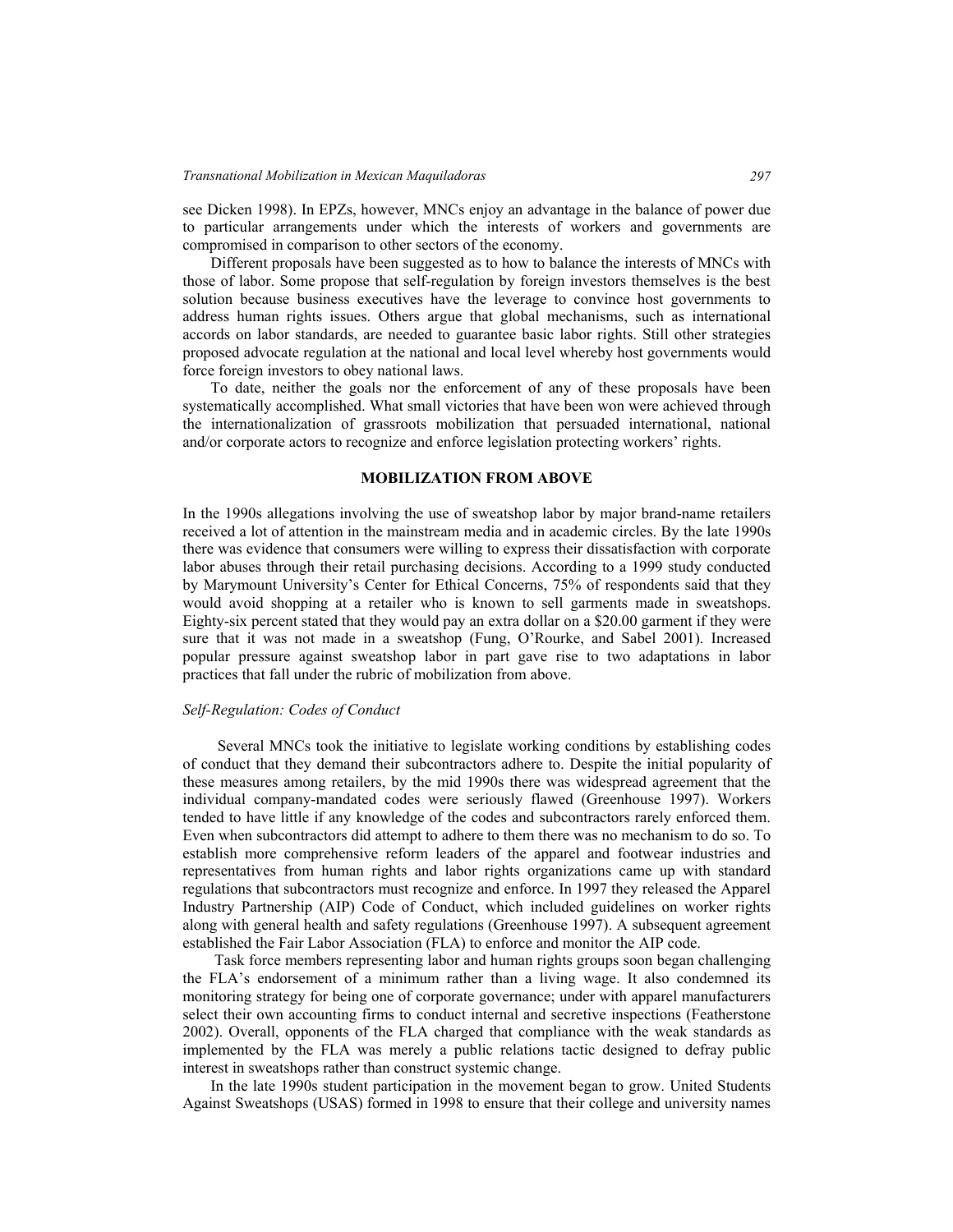and logos would not be associated with sweatshop labor (Featherstone 2002). Students organized across the country to pressure administration to uphold the manufacturers of collegiate footwear and apparel to a code of conduct. In 1999 when labor, human rights groups and NGOs dropped out of the FLA, these groups together with USAS established the Workers Rights Consortium (WRC). The WRC attempts to help the indigenous worker-allied groups develop their capacities to participate effectively in the monitoring system (Featherstone 2002). The WRC adopts a process of spot checks in response to worker complaints to ensure compliance of national law and codes of conduct. Monitoring is carried out by WRC members in conjunction with local NGO and labor organizations.

#### *Institutional Solutions Through Trade Agreements*

Another mobilization-from-above option is for the international community to standardize worker rights in foreign-owned factories, and that trade agreements contain and provide the same enforcement mechanisms as for other commercial provisions (Connell 2001). As an alternative, some see it as the exclusive role of the ILO to constitutionally set and deal with labor standards.

Currently, neither of these has been vigorously pursued, and the interests of business continue to enjoy advantages over those of workers, the environment, and human rights. Advocates for the inclusion of human-rights guarantees in trade agreements note that supranational institutions and trade agreements such as the WTO entail specific terms of trade and operate according to ground rules that favor corporate and financial interests and that protect trade, investment and intellectual property rights (Winston 2002). However, corporations are not subject to any binding regulations or formal sanctions for failure to respect the human and labor rights (Faux 2002; Winston 2002). The limited clauses that do address labor issues are weak and/or not enforced.

Monitoring is also problematic. For example, the WTO contracts with Social Accountability International (SAI), an organization that administers a code to monitor contractors. It has a commission that can recommend trade sanctions if conditions do not meet the prescribed standards that it holds subcontractors to. However, its standards can bypass ILO standards of freedom of association. For example, in 1998 the SAI clause was used to implement guaranteed normal trade status with China despite its ban on independent unions and collective bargaining by mandating that factory managers can appoint government worker representatives to act on behalf of workers' interests (Gilley 2001). Governments, of course, can also be highly selective in their ratification of ILO labor standards. Reliance on ILO conventions in general has substantial drawbacks because the ILO operates on the basis of consensus among labor, management, and governments; and therefore its actions are necessarily limited to what can be agreed upon by all three actors (Winston 2002).

Another example of how business interests trump labor rights under corporate globalization is the side agreement in NAFTA. It allows workers and interested third parties in the U.S., Mexico and Canada to file complaints when a government is failing to enforce its own labor legislation (Fung, O'Rourke, and Sabel 2001). However, it does not allow for similar motions against corporations for labor rights violations, or address the problem of weak and deteriorating labor standards in national legislation. Though there have been dozens of complaints filed against both Mexico and the U.S.charging an unwillingness to enforce workers' rights, not a single independent union has been able to negotiate a contract as a result of any NAFTA ruling (Bacon 2001). Also, MNCs can easily evade international or national standards by moving their production facilities elsewhere (Winston 2002).

A final problem is that there is much resistance to universal labor standards in developing countries themselves. Many governments fear that such standards and monitoring efforts will serve as an instrument of protectionism for the North to impose arbitrary and inflexible trade sanctions on Third World countries (Basuu 2001).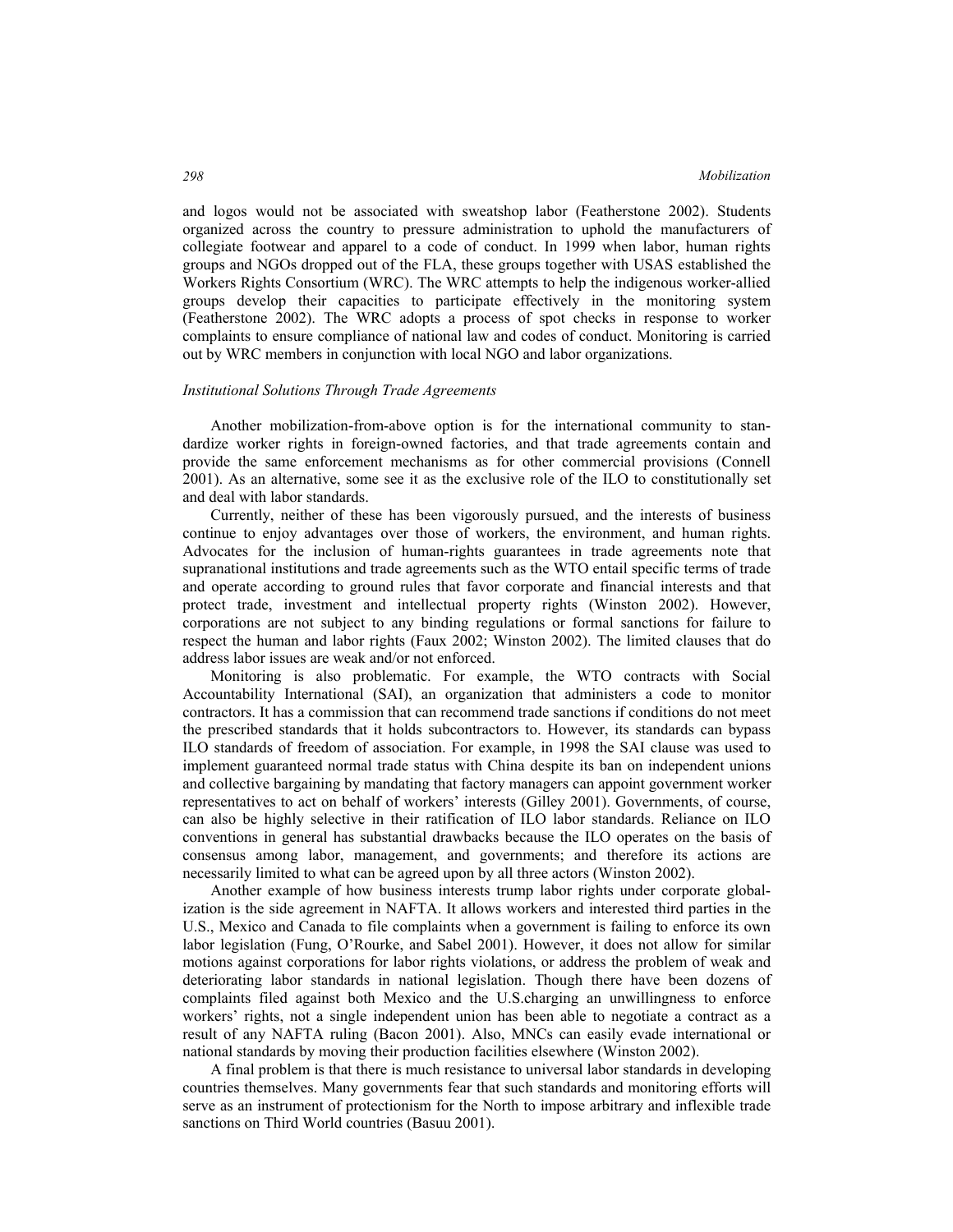#### **MOBILIZATION FROM BELOW**

The concerted grassroots efforts of workers and activists in host countries, in conjunction with those at the transnational level, have in a few cases successfully pressured governments, brand producers, and their subcontractors to adhere to labor laws and codes of conduct. The following case studies illustrate the importance of targeting local, national, and international levels to improve working conditions in EPZs, and how these different spheres can be mutually reinforcing. A decisive factor in each case has been whether or not the host government can be forced to take a proactive role in helping to resolve conflicts between foreign capital and labor.

#### *Labor Mobilization at the Kukdong Plant*

In January of 2001 9,800 workers went on strike at the Korean-owned Kukdong factory in Puebla, Mexico. The strike was in reaction to a host of substandard conditions including the use of child labor, failure to pay the minimum wage and the firing of union leaders (Kepne 2000; Verite 2001). Also, workers were also forced to sign with the government-mandated CROC (Revolutionary Confederation of Workers and Peasants) union in order to be employed. After a three-day strike a police crackdown ensued and state police attacked the workers guarding the factory. Fifteen workers were hospitalized, and five organizers of the strike were fired (Bacon 2001). Nike Corporation was one of the largest manufacturers doing business with Kukdong, producing sweatshirts for many big-name universities.

A diverse network of support for the workers mobilized among student, labor, and other human rights groups across the North and South. The workers used the power of the growing anti-sweatshop movement in the United States to reinforce their efforts. They contacted the Mexico City office of the AFL-CIO, which helped Kukdong workers publicize their case on US and Canadian campuses (Bacon 2001). Across the country, at universities that had contracts with Nike students pressured administrators to threaten Nike with termination of these contracts if they did not help to rectify the situation. They used creative forms of resistance to raise awareness about the issue. They organized speaking tours for Kukdong workers across the country, held sit-ins and occupied administrative offices, leafleted on campus and outside of NikeTowns, staged rallies, and held mock fashion shows sporting Nike gear with information about where and under what conditions the footwear and apparel was being made (Featherstone 2002). Representatives of USAS and the WRC, in conjunction with WRC's monitoring agency Verite and the International Labor Rights Fund (ILRF), also went to the Kukdong factory and verified the workers complaints (CLR 2002)

Support was also provided by the Workers Support Centre (CAT) in Mexico, students at the Autonomous University of Puebla, the AFL-CIO, and Campaign for Labor Rights (CLR), the United States Labor Education in the Americans Project (US/LEAP), Sweatshop Watch, the European Clean Clothes Campaign, Global Exchange, the Maquila Solidarity Network (MSN) and the Korean House for International Solidarity.

Thus, the mobilization to sustain the workers' campaign was a multi-level, multi-task strategy targeting the local, national and international level. At the local level, the workers staged a walkout to disrupt the accumulation of capital at the level of production. At the national level, in solidarity with the workers, activists pressured the Labor Secretary in Mexico and the Mexican Cabinet Secretary. And globally, they pressured the Global Director for Labor Practices at Nike, Kukdong International (Mexico), and Kukdong Corporation Korea (Korea) to resolve the dispute. Their demands also cut across the local national and international dimensions. They insisted that management comply with Mexican labor laws, Nike's code of conduct, the respective universities' codes of conduct, and the international agreement regarding the right of freedom to organize.

NGOs played an instrumental role in the organization and information sharing aspect of the campaign, most of which was done via the Internet. MSN, Global Exchange, and CLR in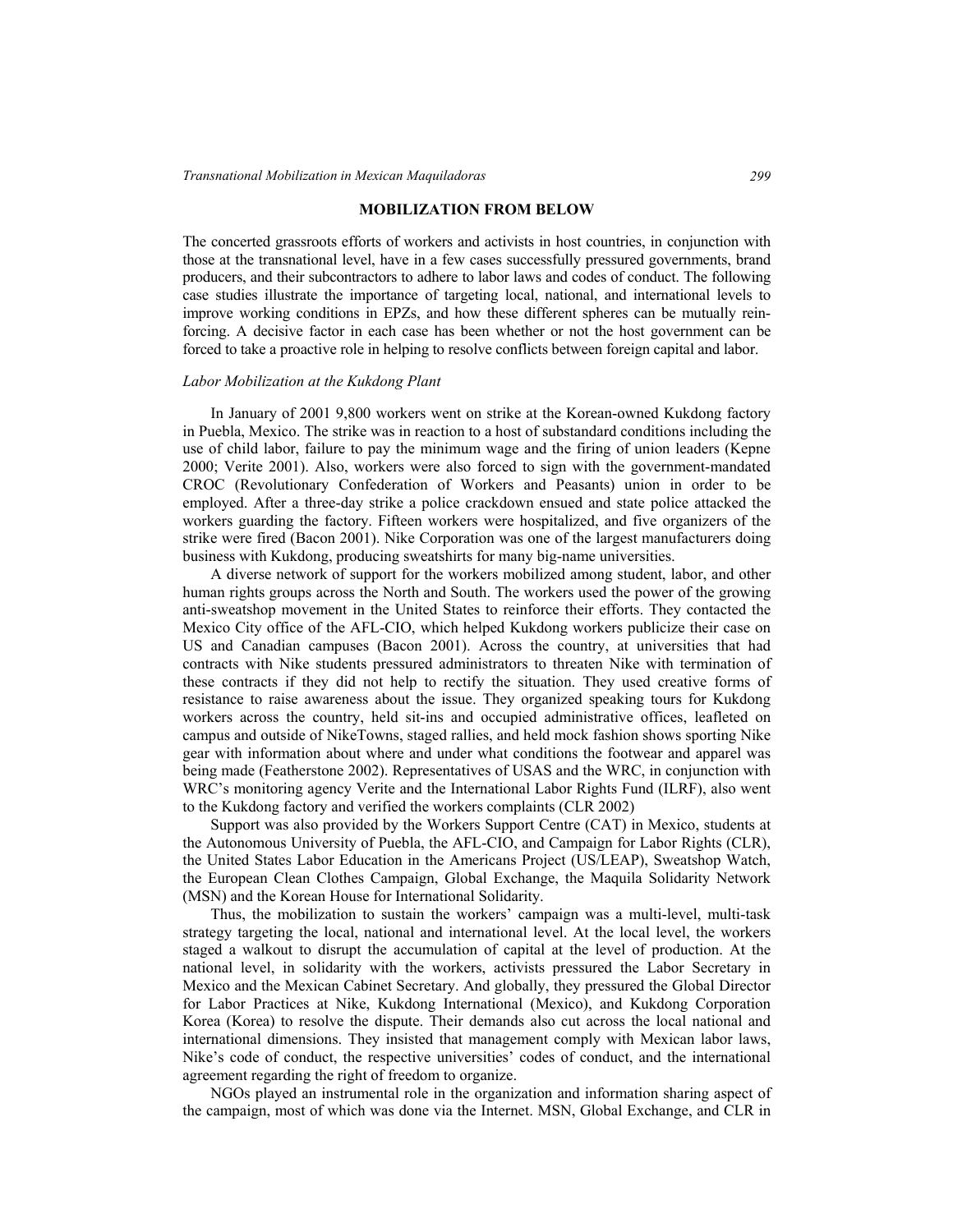particular were fundamental in organizing the broad network of activists. CLR's' action alerts that circulate on the web requested that concerned citizens send letters to Nike demanding the corporation support a fair negotiation process between the workers and the factory management. CJM and Global Exchange also had frequent updates on their websites and published these on various labor-oriented list serves and email listings.

After receiving letters from over 6,000 people from seventeen countries, in a unique move Nike declared it would not abandon production orders at Kukdong but preferred the situation be rectified between management and workers, and that management meet their legal responsibilities (Maquila Solidarity Network 2001). Nike released its plan outlining the corrective actions and a timetable for Kukdong to comply with Nike's code of conduct. Through letters and contact with Mexican government officials, Nike urged respect for freedom of association and requested an expedited review of any forthcoming application for an election of a new union (WRC 2002).

However, the conflict was not solved easily or quickly. Weeks of intimidation ensued at the factory and managers refused to allow organizers of the strike to return to work. Eventually, management did succumb to pressure from local and international protestors and pressure from Nike. The organizers of the strike were eventually allowed to return to work and charges were finally dropped against two of the five leaders as demanded by Nike. After a nine month strike, workers successfully established their own union and negotiated a contract with the Korean owners. At Kukdong, now renamed Mexmode, an independent union replaced the CROC union and workers received a wage increase of 10%, a 5% increase in cash benefits, and attendance bonuses (Kidd, 2001). Workers now make up to 40% more pay than they were making under the old contract. In addition, the Mexico City office of the ILO conducted freedom of association training and provided technical assistance to the factory at Nike's urging (Kidd 2001).

International solidarity at the grassroots level unequivocally played a significant role in the success of this campaign. Speaking at the University of Michigan, Marcela Mnoz Tepepa, a seamstress at the Kukdong factory who helped to initiate the work stoppage stated, "Without the dialogue at the University of Michigan it would have been impossible to win the struggle. This is one of the reasons we continued to struggle . . . because we knew we had your support" (Schrader 2002).

Maria Eitel, vice-president and senior advisor on corporate responsibility for Nike Corporation, also credits the protesters' actions for bringing these issues to Nike's attention and the ultimate concessions. She states, "I don't think Nike would have made the kind of progress it has made if we hadn't been attacked" (Cave 2002). Additionally, Dusty Kidd, the

We believe collaboration can yield positive, successful results for workers in delicate situations like Kukdong/Mexmode. Companies like Nike . . . can make an immediate impact in reaching resolution because we have the ability to place or terminate orders which can affect the factory's ability to be profitable and attract other buyers." (quoted at http://www.nikebiz.com)

Thus, the case of Kukdong supports the idea that corporations can have a positive impact on forcing host governments to abide by certain standards regarding labor and human rights. However, it was only through the intense and constant pressure put on Nike which led the corporation to urge government officials and its subcontractors to take action, and which led to change at least at the factory level.

The overall success for the workers was due to organizing, solidarity, and corporate campaign strategies in enforcing concessions among retailers, their subcontractors and local governments to respect workers' rights. The combined efforts of students, university administrations, NGOs, unions and labor rights organizations created sufficient democratic space for the workers to organize and win their independent union. While pressure on Nike was crucial in helping workers achieve their victory, and lobbying of the Mexican government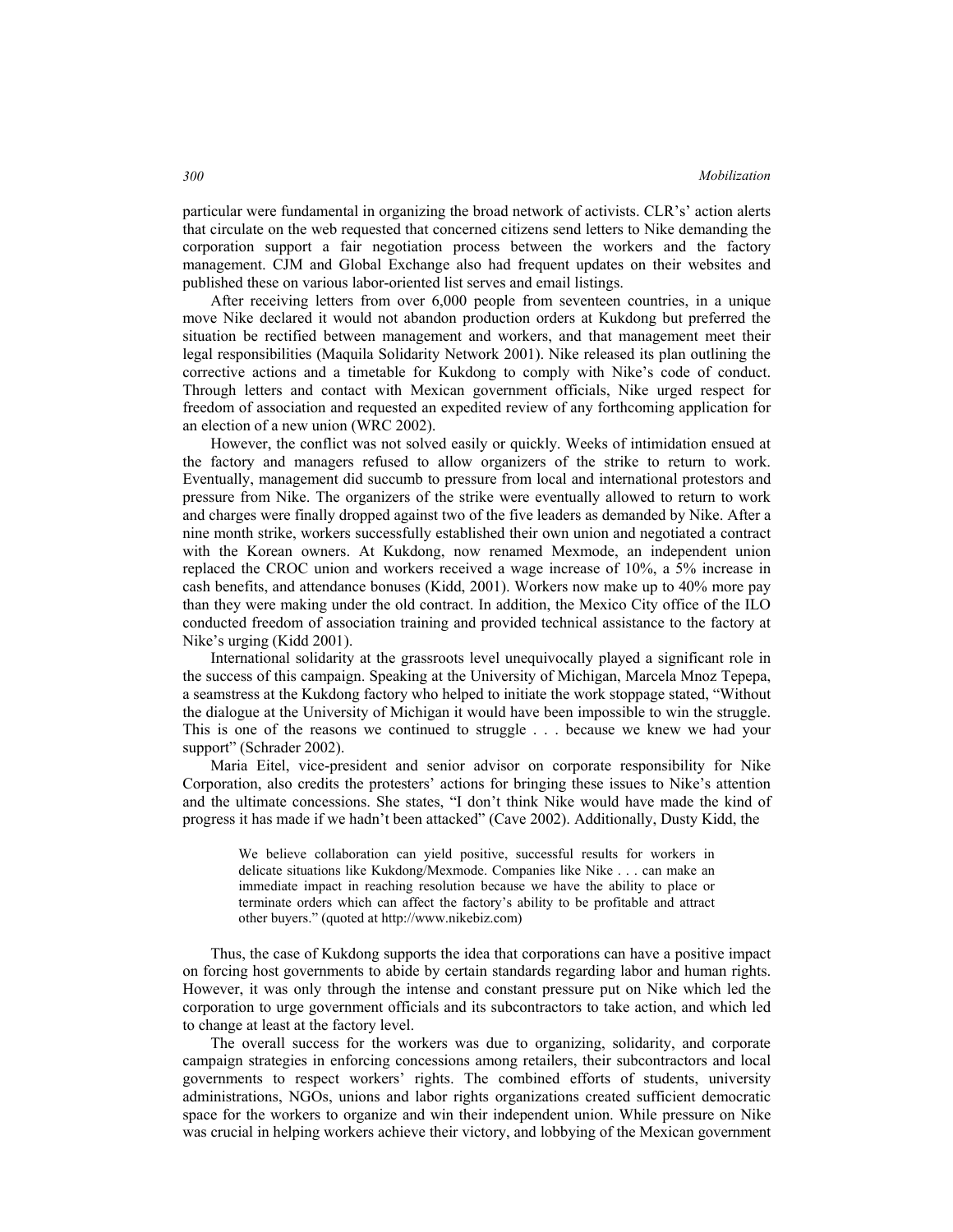#### *Transnational Mobilization in Mexican Maquiladoras 301*

helped win the registration of the independent union, ultimately it was this transnational grassroots networking that empowered the workers and enabled them to have a voice in the decision-making process. The Kukdong struggle is therefore an excellent example of how globalization from below can be an effective strategy in at least slowing the race to the bottom.

On the other hand, this case also illustrates the limitations of the social clause in the NAFTA agreement that does not allow workers to challenge MNCs directly. Organizers had to operate outside of the legislative realm of any established trade agreement. It also highlights some of the flaws in the corporate-driven self-monitoring process. Although Nike's social responsibility department currently employs 100 people, and it has tripled its budget since 1998 and spent \$500,000 on global reporting initiatives (including those produced by the FLA), it was only through independent verification monitoring mechanisms that workers' rights came to be respected (Cave 2002).

#### *Mobilization at the Duro Plant, Río Bravo, Mexico*

In June of 2000 workers at the Duro plant in Río Bravo went on strike to establish an independent union and force the reinstatement of their elected leaders who were illegally fired (CLR 2000). Duro produces gift bags for retailers such as Hallmark, Neiman Marcus and the GAP. In August 2000, Mexican government officials granted official registration to the Duro workers independent union. This was the first independent union to win registration in decades in the state of Tamaulipas and forced a representation election. Like the union at Kukdong, this independent union competed with the government-controlled CROC union. With the help of the FAT (Authentic Workers Front) the workers presented over 400 signatures on a petition for the election to the Conciliation and Arbitration Board (CAB) in Mexico City on September 28, 2000 (Bacon 2001).

Elections to vote on union membership were held in March 2001, but were conducted in the midst of threats of violence and reprisals by the company and CROC "enforcers" (Bacon 2001). Out of 1400 workers, only 502 voted and the four workers who voted for the independent union were fired (Bacon 2001). Workers had been escorted to the voting area by CROC organizers and were forced to verbally declare their choices. While campaigning for president, Vincente Fox promised reforms to establish secret-ballot union elections (MHSSN 2001). Not only was this right neglected, but during the ensuing firings, intimidation, and physical abuse the government did nothing to protect the workers' rights.

In October of 2001 the union was taken over by members of the CROC union, which conducted a secret election of the independent union's Executive Board without the knowledge or participation of the union's members (CLR 2001). The CROC move, backed by local government authorities, was designed to prevent the independent union from contesting the March election as a violation of the workers' right to a secret ballot election (MHSSN 2001). This was in direct violation of the Joint Declaration signed by the labor ministers of Mexico and the United States (as part of the NAFTA agreement), in which Mexico pledged to promote "the use of eligible voter lists and secret ballot elections in disputes over the right to hold the collective bargaining contract."

Again, NGOs and their links with other grassroots organizations coordinated efforts to play an essential role in the struggle. CLR organized letter-writing petitions to Hallmark to uphold its code of conduct, which ensures freedom of association (Bacon 2001). It also sent out action alerts asking people to email, call, fax, and write the CEO of Duro Bag Manufacturing Company and tell him to reinstate the workers, pay all workers their due amount of severance pay according to the Mexican Federal Labor Law, and improve conditions at the Duro factory (CLR 2001).

Duro workers were also supported from the North by the Coalition for Justice in the Maquiladoras (CJM). This NGO has over 100 member organizations, including North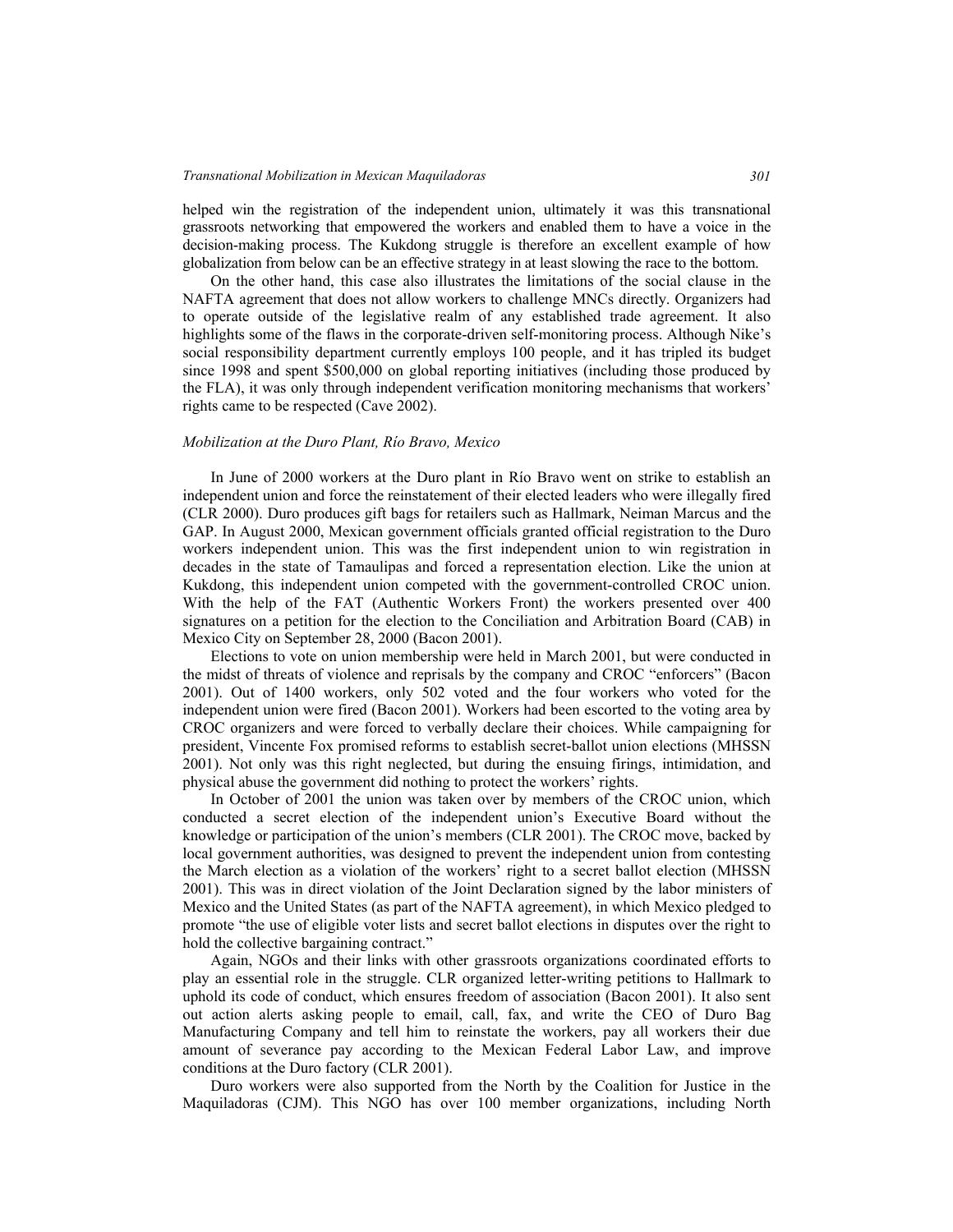American unions, churches, and community organizations; and serves as a bridge between workers, researchers, and activists in all three NAFTA countries. The CJM coalition demonstrated with signs and banners demanding that the right to freedom of association be upheld wherever Tomas Yarrington, the governor of Tamaulipas, made a public appearance. They also confronted police outside the plant where the workers were striking, and camped out in Río Bravo's main plaza when police physically removed them from the factory. When CJM activists were arrested for refusal to leave, the coalition sent hundreds of letters, emails, and faxes to media outlets and NGOs regarding the abusive behavior of Duro company officials (Bacon 2001).

In addition, CJM arranged for the Mexican Association of Democratic Lawyers to provide legal counsel and for the Transnational Information Exchange to sponsor a speaking tour in the U.S. and Canada for a former Duro worker. It then incorporated the assistance of the Interfaith Committee for Corporate Responsibility and the Marin Interfaith Task force to arrange a meeting with executives of Duro clients to press the company to abide by the Mexican Labor Board's resolution and to reinstate the Duro workers with back pay or severance pay. CJM members also sent letters to all Duro Company clients to pressure the Duro Company into abiding by the CAB resolution that secured legal recognition of the independent union (CLR 2003).

In March 2003, the company finally agreed to meet the workers' demands during a conference call between the Duro Company, CJM, and Hallmark, one of Duro's most important clients. The legal battle lasted almost three years, but Duro workers were able to establish an independent union, and those that were illegally fired received full severance pay and back wages (CLR 2003).

The situation at Duro again shows the effectiveness of mobilizing from below, and the inability of treaties like NAFTA to provide sufficient mechanisms to protect workers' rights. Although the labor ministers of the United States and Mexico signed an agreement ensuring secret ballot elections, this agreement was not respected. It also demonstrates the lack of state support for national labor laws and the tendency among national and state governments to appease MNCs in an effort to promote investment under neoliberal reforms at the expense of the legal rights of workers to unionize (Bacon 2001). As was the case at Kukdong, it was only through consistent organization at the micro level across the North and South that activists gained sufficient leverage to press retailers and government officials to respond to the workers' demands and to obtain policy change. The disruptions at the local level and at the site of production, combined with networking at the national and international levels gave the workers the leverage they needed to have their demands met.

#### **GLOBALIZATION AND PROTEST STRATEGY AT KUKONG AND DURO**

McAdam, McCarthy, and Zald define mobilizing strategies as "those collective vehicles, informal as well as formal, through which people mobilize and engage in collective action" (1996: 3). The success or failure of these strategies is influenced by the available political opportunity structures (POS) at the specific historical juncture, which either constrain or provide incentives for collective action (Tarrow 2001, 1998). These POS operate at both the domestic and international level.

Recent social movement research has begun to recognize the implications of globalizing trends and how they affect collective action (Smith et al. 1997; Keck and Sikkink 1998; della Porta et al. 1999). Smith and Johnston (2002) argue that since globalization brings with it substantial changes in the types of contemporary social relations, the ways that people engage in collective political action is transformed as well. These changes have been accompanied by emerging political institutions that create both opportunities and constraints for activists. As globalization continues to reduce the state's ability to act on its own behalf, transnational social movement organizers are now directing more of their resources toward international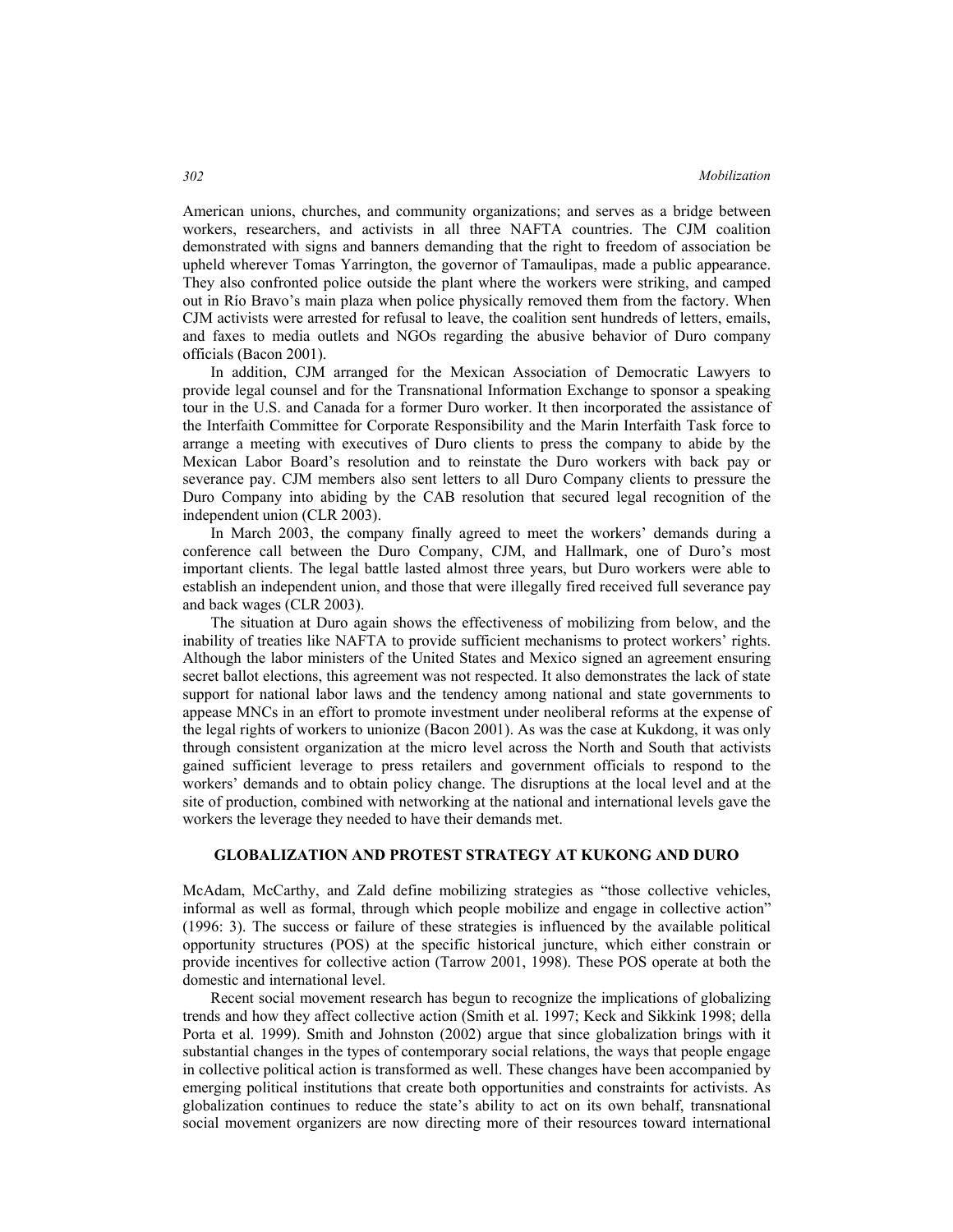linkages and partnerships (Guidry, Kennedy, and Zald 2000).

Therefore, much of the current research on social movements is incorporating the literature on international relations—particularly the branch that explores the dynamic intersection of domestic politics and the international system. Social scientists have begun to analyze more vigorously how international pressures influence domestic POS, how social movements operate in both a domestic and international environment, and the importance of international networks in local mobilization (Rothman and Oliver 2002; Tarrow 1999; McAdam 1996). Scholars of contentious politics that work within the tradition of international relations have made some important advances in improving social movement theories about global integration and its effects on political contention both nationally and transnationally (Smith and Johnston 2002).

The maquiladoras in Mexico are an excellent example of how globally mandated neoliberal strategies are fast shaping domestic politics. They have also created new institutional mobilizing structures and opportunities for transnational allies to mobilize across borders against common targets (Ayres 2002). The explosion of transnational social movement activity highlights the challenges to the neoliberal doctrine and the beginnings of a new global political space (Falk 1993; Guidry, Kennedy, and Zald 2000). The activists in the struggles in the Mexican maquila industry, for example, were able to identify links between new social structures and new forms of collective action. The response by CJM, CLR, MSN and Global Exchange are good representations of how new institutional opportunities are being created in response to the global race to the bottom. These NGOs provided an overarching forum for the exchange of information and communication among activists that helped expedite the campaigns and enhance coalition building.

The success of the Kukdong and Duro campaigns shows that the state does not have to be directly or solely targeted, but it can be forced to respond to civil society's demands through other mechanisms. Michael Mann (2000: 13) describes how new solutions to social problems are developing in what he calls "interstitial locations." These consist of the "nooks and crannies in and around the dominant institutions." He argues that groups that are marginal and blocked by the prevailing institutions can link together and cooperate in ways that transcend these institutions. Such movements create "subversive invisible connections across state boundaries and the established channels between them. . . . These interstitial networks translate human goals into organizational means" (2000: 13). The actors engaged in the mobilizing strategies in the maquiladoras were forced to make use of such interstitial locations because they were locked out of the international and national dialogue regarding trade regulations.

Global forces have altered the domestic political climate in Mexico in a number of ways. As a result, there is much resentment toward international trade agreements such as NAFTA among much of the local population. For although a significant number of jobs crossed the border since the inception of NAFTA, real wages in Mexico have steadily decreased in the maquila industry. Part of this is due to an abundant labor supply. One of the concessions the government made when signing the NAFTA agreement was to rescind Article 27 of the Mexican Constitution that guaranteed the use of communal lands to the indigenous population. This land is now being sold to foreign corporations and is forcing many subsistent farmers to look for employment in the manufacturing industry. Also as a result of NAFTA, the United States is free to export cheap, subsidized corn on the Mexican market. The result is that farmers can no longer afford to grow corn in Mexico. As the bottom drops out of the agricultural sector, farmers are forced from their land and again end up migrating to the overcrowded cities along the border. In response, the groups affected are using contentious politics by working outside the legitimate political structure to create their political opportunities. The Zapatista uprising is indicative of this. The rebellion in 1994 was in direct response to the signing of NAFTA, as the Mayan Indians in Chiapas foresaw the damaging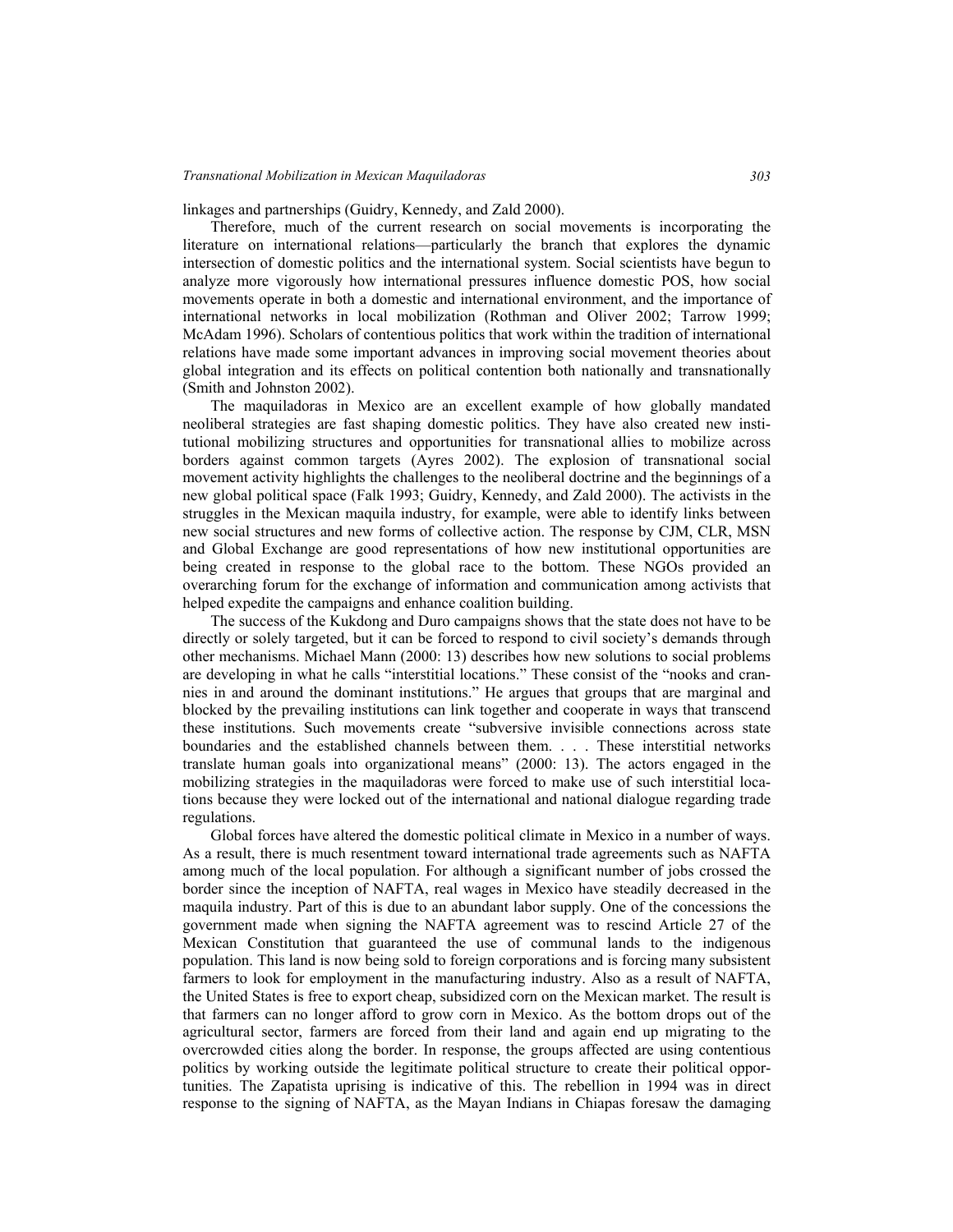impact the neoliberal agenda would have on their local communities. With institutional channels of claims making closed, armed insurgency was their response.

In the manufacturing sector, a similar uprising is happening. There is a growing realization that the wealthy elites in the North and South set the agenda for all others through these types of trade agreements—typically at the expense of labor, environmental and human rights concerns. Therefore, while NAFTA strengthens the ability of those in power to impose their will on more marginalized groups, it has also enhanced the connection between workers in the North and South as they came to recognize that they share a common enemy in their respective struggles. Jobs have been exported from the North to the South on an unprecedented scale. This means jobs for workers in Mexico, but under exploitative conditions. This has negative consequences for workers in both countries. To combat these forms of abuse workers are collectively focusing their anger on what they understand to be the collusion between the elite representatives of MNCs and governments that work on behalf of business interests rather than on those of their citizens. Thus, the treaty served to create and/or recharge a number of international support groups and coalitions, such as CJM, CLR, LRC and Global Exchange that have carved out a political space to make claims against MNCs and government abuse (Bandy and Mendez 2003).

This convergence is occurring because globalization is creating common interests (respect for environmental, worker and human rights) that transcend both national and interest-group boundaries. By facilitating flows of information across national borders, organizations with transnational ties helped cultivate movement identities, transcend nationally defined interests and build solidarity with a global emphasis (Smith 2002).

According to McAdam, McCarthy, and Zald (1996), another factor that increases the likelihood of protest is a decrease in the capacity or propensity of repressive states to intimidate workers and activists. Mexico had one of the oldest one-party governments in the world, which took the form of a semiauthoritarian state. Like many developing countries, it historically combined repressive production sites with political exclusion in order to secure a safe environment for foreign investment (Bandy and Mendez 2003). The governmentcontrolled CROC acts as a typical corporatist union—a method of social control to constrain workers while protecting the interests of MNCs. At the factories in Kukdong and Duro, the domination of the CROC union made independent unionization virtually impossible. The expansion of the neoliberal global agenda and the signing of NAFTA further increased pressure on the Mexican government to maintain a controlled workforce.

However, over the past few years Mexico has in some other ways become more democratic. In 2000 the 71 year rule of the Institutional Revolutionary Party (PRI) lost the Mexican presidential elections. This trend toward democratization enhanced the ability of workers to organize, which is a quintessential component of any democratic society. In comparison to other Latin American countries, POS are now more open in Mexico because as Manye (2002) points out, Mexico began its export-led industrialization much earlier. This allowed an independent workers' movement to develop over a longer period of time. Also, the border's location offers opportunities to local resistance in that there is an increased likelihood of international support (Bandy and Mendez 2003).

These case studies illustrate how a combination of open and closed POS can sometimes be simultaneously at play, which can work to the advantage of workers and activists. When domestic groups have open domestic POS and governments that are responsive to its citizens, they do not seek out international institutional access regardless of the source of their problem (Tarrow 1995). They will try to influence their own governments to represent their interests in the international arena. But, when there is a high level of repression, authoritarianism, or both, social movement actors bypass their own target states and look to the transnational arena for international support. The outcome is similar if activists view the government to be unconcerned with their demands, or are working in collusion with international actors at the expense of its own citizens. Seidman states, "Activists who view their national states as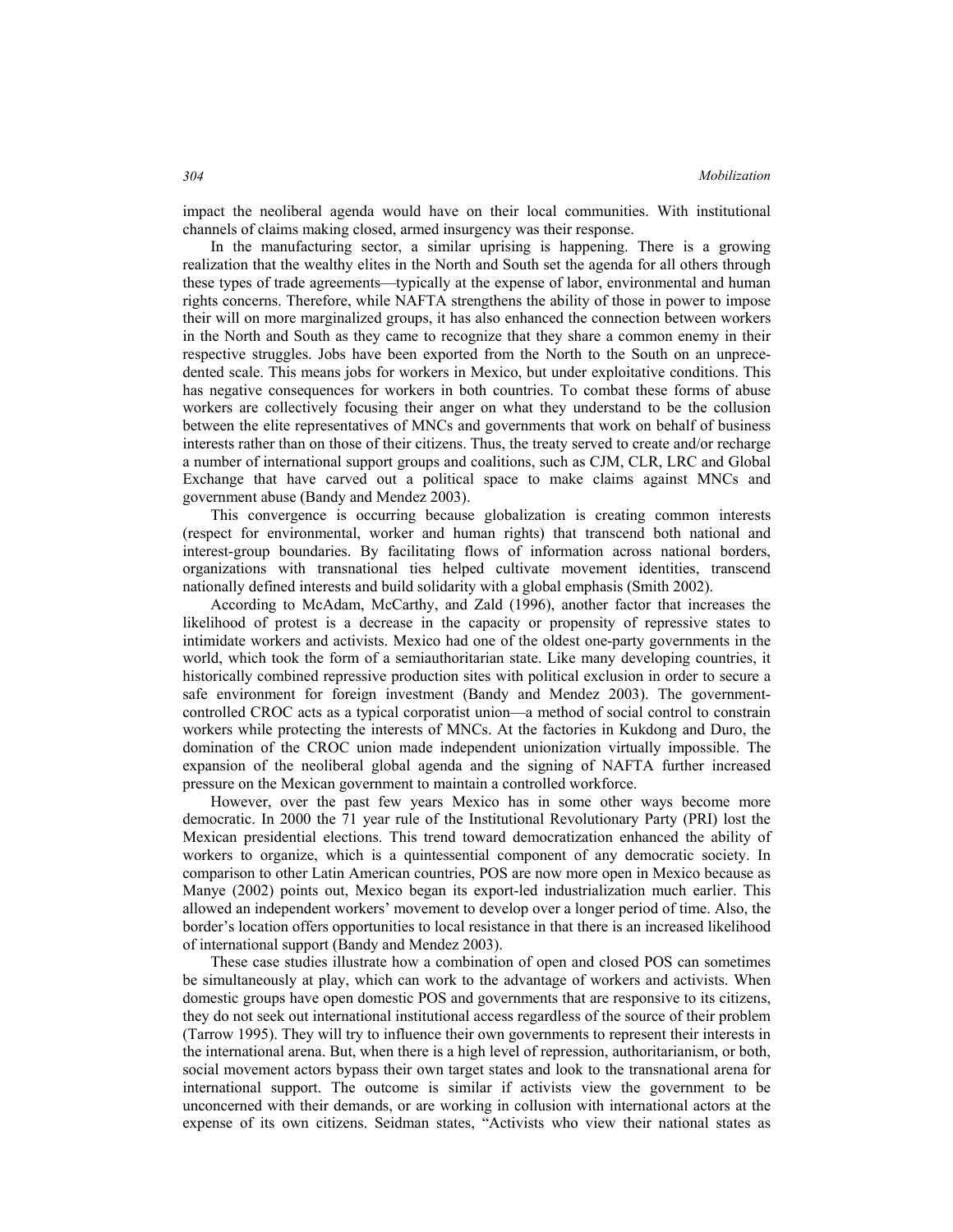#### *Transnational Mobilization in Mexican Maquiladoras 305*

relatively powerless in the international arena or unresponsive to a particular issue may stress global identities, hoping to attract international support for issues that in a different context have been considered a purely local affair" (2000: 347). This was clearly the case with the labor struggles at Kukdong and Duro. Workers felt that President Fox was more interested in appeasing the MNCs and adhering to stipulations in trade agreements than upholding national laws and responding to legitimate worker grievances. They therefore sought out international support on a number of different levels.

The combination of closed domestic POS and an open international POS initiates what is referred to as the "boomerang effect" (Keck and Sikkink 1998; Risse and Sikkink 1999). To understand the dynamics of external-internal movement linkages, Rothman and Oliver (2002) argue that we must recognize the nature of "nested POS." The dynamics of contention concerning workers' rights in the Mexican maquiladoras can refine our understanding of these processes because they demonstrate the local embeddedness of transnational resistance.

The main source of contention initially was at the factory level, and the main targets of the workers' hostility were the managers and subcontractors at these two plants. However, when workers were denied their legal rights and shut out of any legitimate negotiating process, they began to channel their grievances toward the national and international level. The target then became their government for its failure to enforce nationally established labor laws, MNCs for their unwillingness or inability to uphold their own codes of conduct, and international trade agreements and global institutions that do not provide safeguards for worker rights. Though the source and demands of the campaign began at the local level, in both instances they soon became transnational. The immediate outcome was that workers won the right to bargain collectively at each plant and secured financial rewards in their efforts. However, locally embedded struggles such as these necessitate a global perspective and transnational mobilizing.

As the workers realized how global forces were imposing on their everyday lives, they began to interpret their local experiences in terms of international forces. In response, they sought resolution to their domestic problems beyond the nation-state. When social movement actors are able to make this connection they can transcend local and national identities and interests to oppose state and corporate elites (Smith 2002). In the cases of Kukdong and Duro, activists formed networks to advocate for a stronger governmental role. They simultaneously demonstrated an increased organization in civil society at the local, national, and international level. International and national standards such as freedom of association and minimum wage laws were respected only when non-state local actors linked transnationally with other civil actors to assure their enforcement.

In these types of labor struggles the ultimate goal is to change international policy by shaping individual state decisions. Participants are urged to target their own states in order to push the overall movement's agenda forward (Smith 2002; Guidry, Kennedy, and Zald 2002). Activists appeal to the transnational community with the hopes that they can act back on their states and force them to induct policies and institutional change. The case studies examined here did not lead to this outcome, but an increase in these types of victories may eventually lead to institutional change at the national or international level.

Keck and Sikkink (1998) perhaps most accurately describe the type of mobilizing strategies used in the Kukdong and Duro struggles. They use the term "advocacy networks" to describe similar emerging types of organizations that are voluntary, and through which there are "reciprocal and horizontal patterns of communication and exchange," "operating beyond national boundaries and motivated primarily by shared principled ideas or values. These are based on informal types of action and the actors involved may include NGOs as well as local social movements, the media, churches, trade unions, consumer organizations, intellectuals, parts of regional and international governmental organizations, and parts of the executive and/or parliamentary branches of governments" (1998: 8, 30).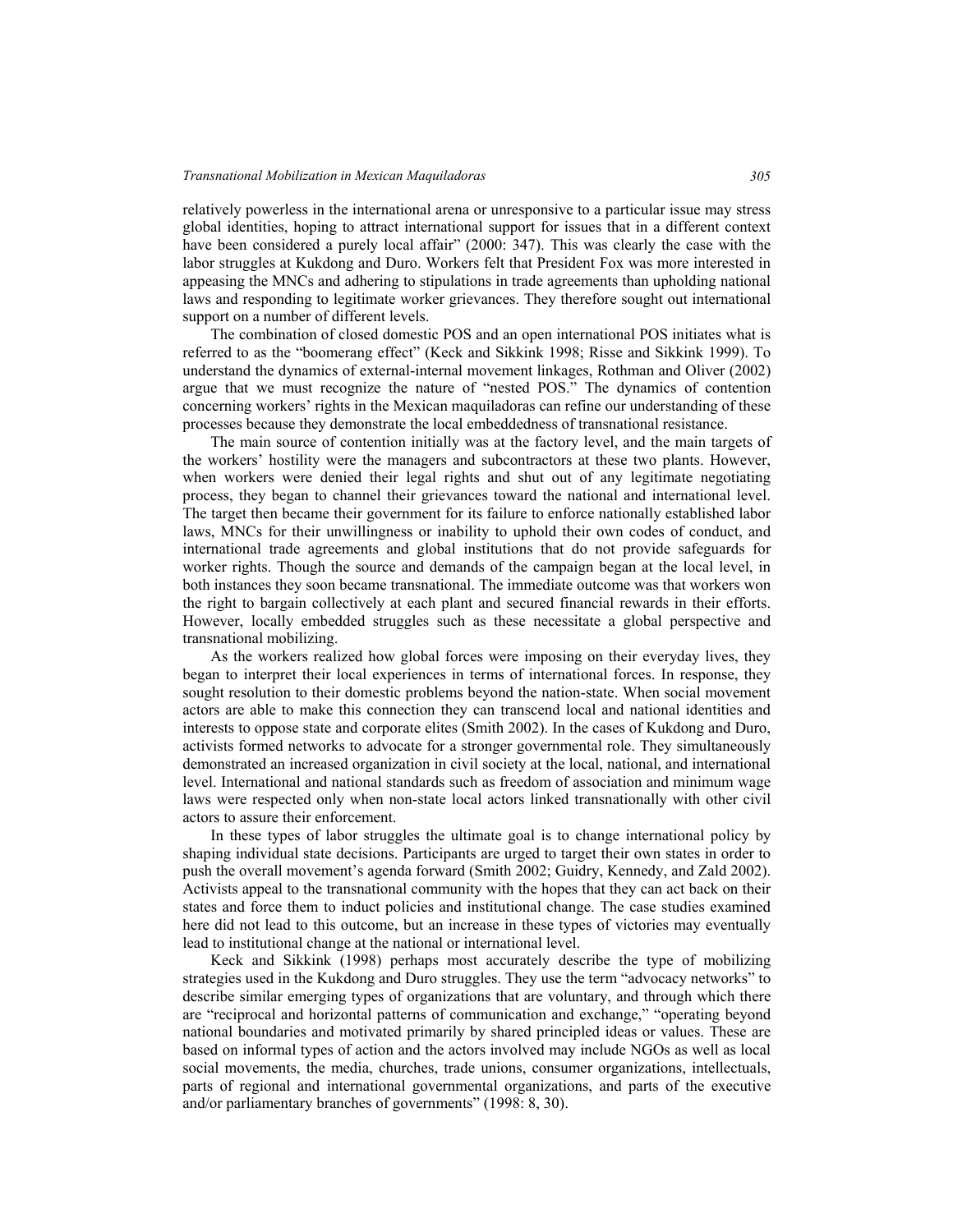#### *Mobilization*

They take on an international dimension when they consist of groups of at least two different nations share information, organizational resources, strategies, and at times political interests and values (Tarrow 2001; Fox 2000). Such networks direct their opposition at power holders in at least one state other their own, or against an international institution or a multinational economic actor. These networks are very flexible and the main bond between the various individuals and coalitions is that they maintain similar values and visions. This flexibility among social movement actors allows them to reach wide and heterogeneous audiences that can organize from different angles to form broad coalitions across various movement domains (Rucht 1999).

One of the primary goals of TANs is to create, strengthen, implement, and monitor international norms (Khagram et. al. 2002). These international norms are sometimes part of the resources and POS actors use to draw others to the cause and to develop their collective beliefs. Preexisting international norms can act as pull factors to facilitate the emergence and growth of the TANs, as NGOs act as facilitators by appealing to international norms to legitimate local grievances. The fact that the AFL-CIO mandated right to organize was not being respected (in addition to national and local labor laws) perhaps drew sympathy from other coalitions concerned with other aspects of social justice to support the workers' struggle.

As an alternative, transnational networks, coalitions and movements may attempt to transform their collective beliefs into international norms (Khagram et al. 2002). The exchanges among activists can often shape new identities and activist frames (Smith and Johnston 2002). Frames are ways of packaging and presenting ideas and are used as a source of persuasive communication to convince others to join a particular struggle (McAdam 1996). When social movement actors build on already existing norms to expand the domain to which these norms apply, it is called "frame bridging" (Snow and Benford 1988). This can also draw others to a cause in that the appeal for justice is put forth in a much more generalized sense. For example, for those involved in the anti-sweatshop campaign and resisting the race to the bottom, framing workers' rights (or the ability to unionize) as human rights issues can attract groups or individuals that share a similar vision but work on different social justice campaigns.

 Also, NGOs and other transnational advocates use information, persuasion, and moral pressure to change international institutions and governments (Khagram et al. 2002: 11). They do this by displaying or publicizing norm-breaking behavior to embarrass neglectful political officials or corporations to get them to conform to norms—using what is referred to as the "mobilization of shame." This was an effective tactic in getting retailers, university administers, government officials, lawyers, and the consuming public to acknowledge and to respond to the workers' grievances. It may have also persuaded NGOs and other coalitions that do not deal specifically with labor issues to join the cause.

In the Kukdong and Duro struggles, social movement actors combined conventional and novel forms of repertoires and protest. They petitioned governmental officials, wrote letters to retailers and other significant parties, boycotted certain brand-name retailers, and held strikes, walkouts and sit-ins. The multi-level, synergistic, cross-border organizing demonstrated some innovative strategies as well. Those involved in the mobilization targeted multilateral institutions and individuals. The variety of tactics that they engaged in displayed an awareness of the local/global connection. This was enhanced by "global witnessing" regarding the effects of global economic policies. As Smith's (2002) research also suggests, the AFL-CIO sponsored speaking tours informed the public about economic globalization, the race to the bottom, and its effects on local policies and democratic institutions. The use of this pedagogical style allowed workers in the North to recognize that workers in the South were also victims of NAFTA, and to humanize the conflict. It also created awareness that the struggle is clearly global in scope, and that therefore solidarity across borders would be pertinent in forging a resistance in the form of a "globalization from below."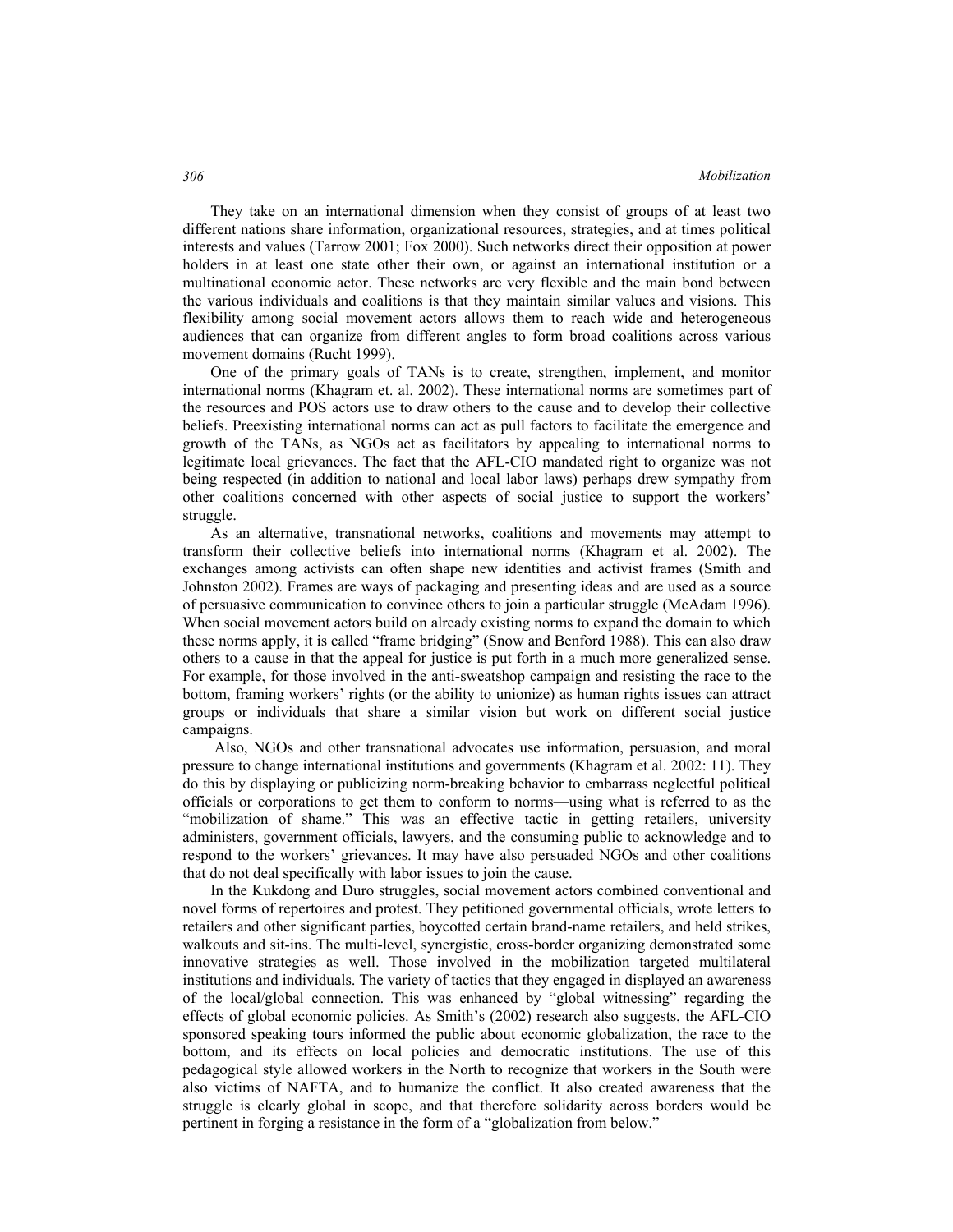#### *Transnational Mobilization in Mexican Maquiladoras 307*

Another more novel repertoire, as well as an aspect of globalization that has enhanced the international POS, was the use of innovative technology—the Internet. Smith (2002) argues that electronic activism has in fact been essential for the high level of success among NGOs carrying out their activities. Internet sites, electronic list serves and alternative electronic media networks rapidly disseminate up-to-date information about resistance, which helps to empower a more democratic (online) community (Ribeiro 1998). One of the most hotly debated political topics on the Internet discussed among cyberactivsts is the debate between capitalist interests versus community needs (Ribeiro 1998). The websites and action alerts maintained by the NLC, CLR, CJM and Global Exchange were essential in providing links to educate citizens about international trade agreements, facilitating the dissemination of information, and organizing resistance. Also, for many participants in the Kukdong and Duro labor struggles, the fastest, easiest and perhaps only way to express their concerns to retailers, government officials, subcontractors, or university administrators was through online petitions and email contacts.

This phenomenon, by which amorphous groups of NGOs link online and can descend on a target, has been labeled an "NGO swarm" by David Ronfeldt and John Arguilla in a recent RAND study. They argue that the swarm is incredibly effective because "it has no central leadership or command structure, it is multiheaded, impossible to decapitate. And it can sting a victim to death" (cited in Brecher et al. 2002). This has been an important tool in the globalization from below movement in that these networks lack the funds that their opponents have readily at their disposal. Also, with so much information circulating and organizing happening instantaneously online, it is very difficult for MNCs to effectively do what they do best when faced with public criticism—damage control.

#### **CONCLUSION**

Justice for maquiladora workers is still a long way off as the political apparatus in developing countries continues to protect foreign investors at the expense of labor rights. The case studies provided in this research offer insights into the effects of global forces on the anti-sweatshop campaign. They further illustrate how global processes affect social movement repertories that are forged primarily through local or nationally oriented contention.

Actors in civil society are increasing their capacity to influence policy to try to strike a more fair balance between global capital and workers' rights. Though there is no antisystemic movement rapidly emerging upon the scene, numerous interconnected movements and networks are negotiating spaces to democratize the global economy. As this research shows, NGOs in conjunction with other groups are becoming increasingly threatening to foreign investors and the political apparatus that protects them.

The successes at Kukdong and Duro were due to the coordination and reinforcement of different synergistic strategies between different agents and coalitions. These cut across national boundaries to link activist groups in developed countries with labor and community groups in the global South. Cross-national networks of solidarity that linked grass roots organizers in the factories with students, labor and human rights groups achieved the greatest success in pressuring brand-name retailers, local manufacturers, and local authorities to improve wage levels and working conditions. Grassroots efforts were far more effective than alternative "top-down" mechanisms such as corporate codes of conduct or supranational initiatives such as NAFTA or the WTO. However, they succeeded only when the state was forced to play a proactive role in protecting worker rights. Thus, the ultimate goal must be to ensure workers have a democratic space to pressure their governments to enforce their rights. Both a stronger governmental role and increased organization in civil society are needed to ensure that workers' rights are upheld.

In the future, the empowerment of local and national communities and politics will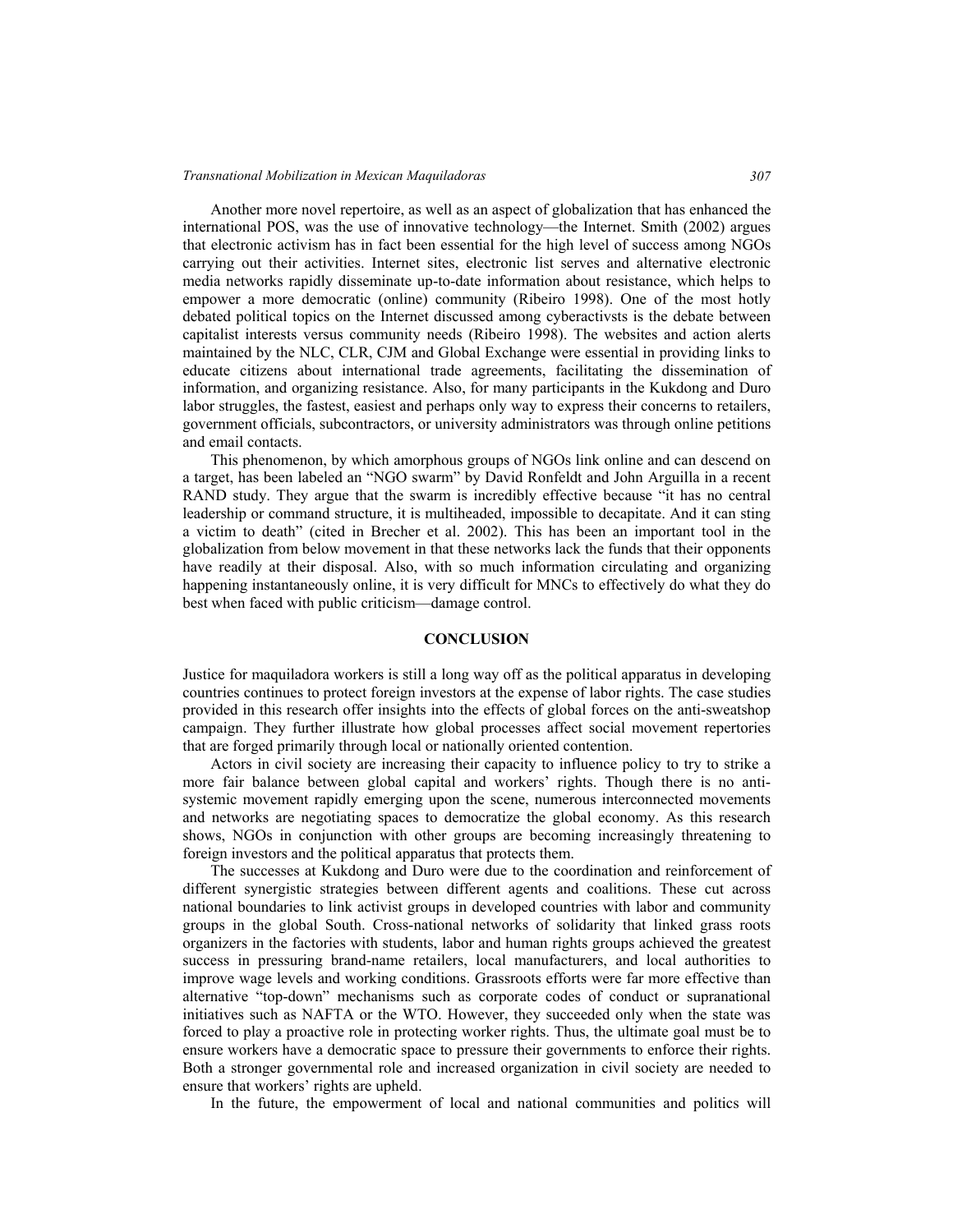require a degree of global regulation and governance because they are interdependent. For example, unless the ILO standards of freedom of association are respected by national governments, MNCs, and international trade agreements, workers will have no power to even attempt to make demands. Once their grievances are aired democratically, and perhaps resolved, this resolution may some day be institutionalized and respected more broadly at the national and international level. Thus, making the local/global connection is essential for social movement actors involved in the labor struggles in EPZs. For it was only by establishing greater control over global capital that the workers were able to establish greater control over their own economic lives. If we want to establish a democratized type of globalization from below in a true sense, institutions at the local, national and global level must be made accountable to those that they affect.

#### **REFERENCES**

Ayres, Jeffery M. 2002. "Transnational Political Processes and Contention Against the Global Economy." Pp. 191-205 in *Globalization and Resistance: Transnational Dimensions of Social Movements,* Hank Johnston and Jackie Smith, eds. Lanham, MD: Rowman and Littlefield Publishers.

Bacon, David. 2001. "NAFTA's Side Agreements Fails." *In These Times*. April 16.

Bailey, Paul, Aurelio Parisotto, and Geoffrey Renshaw. 1993.*Multinationals and Employment: The Global Economy of the 1990s.* Geneva: International Labour Office.

- Bandy, Joe, and Jennifer Mendez. 2003. "A Place of Their Own? Women Organizers in the Maquilas of Nicaragua and Mexico." *Mobilization: An International Journal* 8(2): 173-188.
- Basu, Kaushik. 2001. "The View From the Tropics." Pp. 59-64 in *Can We Put An End to Sweatshops*? Archon Fung, Dara O'Rourke, and Charles Sabel, eds. Boston: Beacon Press.
- Boswell, Terry and Christopher Chase-Dunn. 2000. *The Spiral of Capitalism and Socialism: Toward Global Democracy*. Boulder: Lynne Rienner Publishers.
- Brecher, Jeremy, Tim Costello, and Brendan Smith. 2002. *Globalization from Below: The Power of Solidarity*. Cambridge: South End Press.
- Campaign for Labor Rights (CLR). Various years. Online, http://www.clrlabor.org.
- Castelles, Manuel. 1989. *The Informational City*. Blackwell: Oxford.
- Cave, Michael. 2002. "Just Change It." *Australian Financial Review*. June 14.
- Collingsworth, Terry. 1998. "An Enforceable Social Clause." *Foreign Policy in Focus* (3)28: 1-3.
- Connell, Tula. 2001. "Maquila Melee: Death Threats and Plant Closings Threaten Workers Rights in Guatemala." *In These Times*. Dec. 7.
- della Porta, Donatella, Hanspeter Kreisi, and Dieter Rucht. 1999. *Social Movements in a Globalizing World*. New York: St. Martin's Press.
- Dicken, Peter. 1998. *Global Shift: Transforming the World Economy.* New York: Guilford Press.
- Evans, Peter. 2000. "Fighting Marginalization with Transnational Networks: Counter-hegemonic Globalization." *Contemporary Sociology* 29(6): 230-41.

Falk, Peter. 1993. *Global Visions: Beyond the New World Order*. Boston: South End Press.

- Faux, Jeff. 2002. "Corporate Control of North America." *The American Prospect* 3(4). Online edition, http://www.prospect.org/web.
- Featherstone, Liza. 2002. *Students Against Sweatshops*. Verso: New York.
- Fox, Jonathon. 2000. "The World Bank Inspection Pannell: Lessons for the First Five Years." *Global Governance* 6(3): 279-318.
- Fung, Archon, Dara O'Rourke and Charles Sabel. 2001. *Can We Put An End to Sweatshops?* Boston: Beacon Press.
- Gilley, Bruce. 2001. "Sweating It Out." *Far Eastern Economic Review*. Available online at http://www.feer.com/010510/p.o4innov.html.
- Greenhouse, Steven. 1997. "Accord to Combat Sweatshop Labor Faces Obstacles." *New York Times*. April 13.
- Guidry, John, Michael Kennedy, and Mayer Zald, eds. 2000. *Globalization and Social Movements: Culture, Power and the Transnational Public Sphere.* Ann Arbor, Michigan: University of Michigan Press.
- Keck, Margaret and Kathryn Sikkink. 1998. *Activists Beyond Borders: Advocacy Networks in International Politics*. Ithaca, NY: Cornell University Press.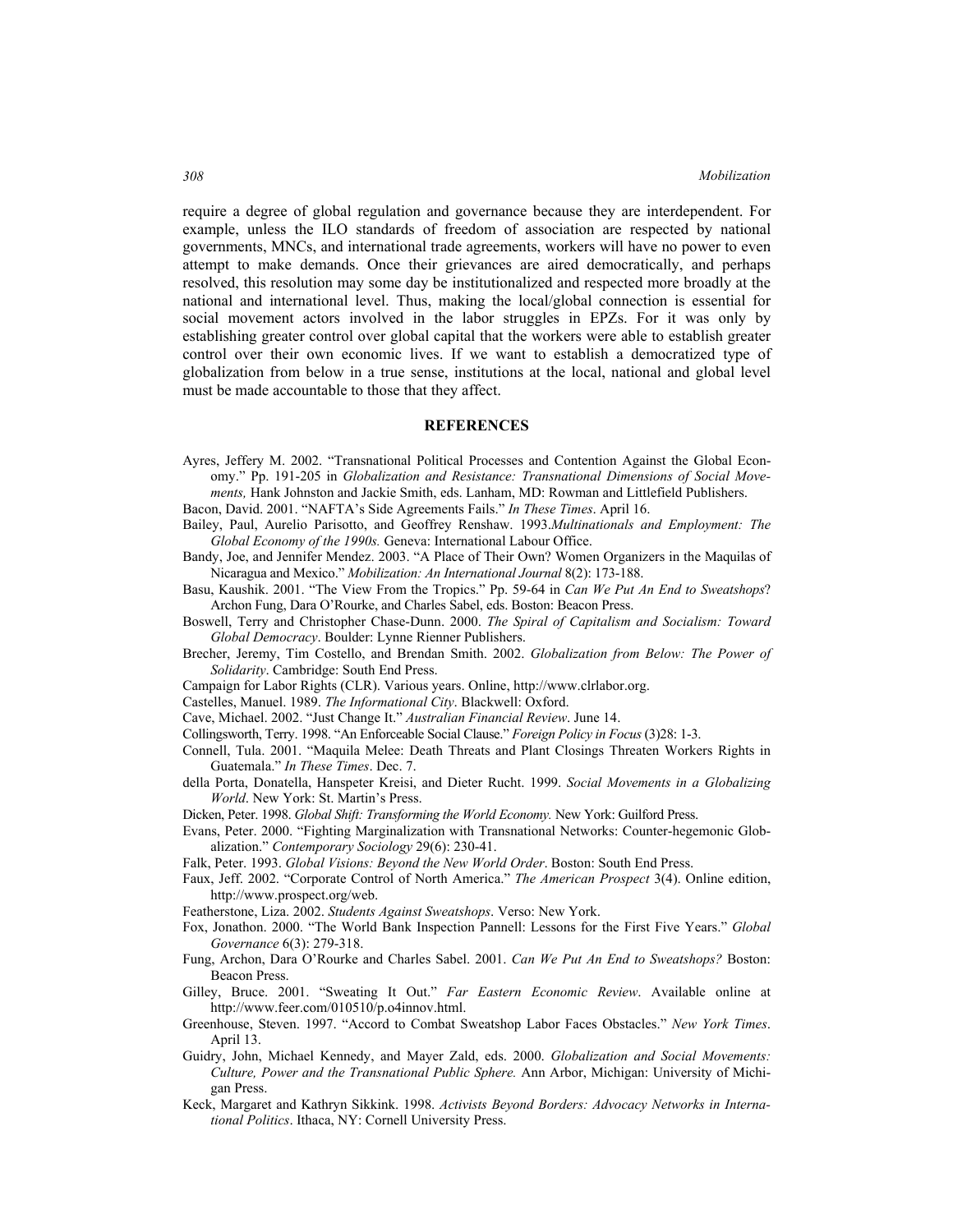- Kepne, Alison. 2000. "For Two Students, Spring Break Trips Offer a Glimpse into Clothing Factories." *The Digital Collegian.* April 13.
- Khagram, Riker and Kathryn Sikkink. 2002. *Restructuring World Politics: Transnational Social Movements, Network and Norms*. Minneapolis: University of Minnesota Press.
- Kidd, Dusty. 2001. "Kukdong/Mexmode Update From Nike." Available online at http://www.nikebiz. org. November 30.
- Korten, David. 2001. *When Corporations Rule the World*. Bloomfield, IN: Kumarian Press.
- Mann, Michael. 2000. "Has Globalization Ended the Rise of the Nation-State?" Pp. 136-147 in *The Global Transformations Reader: An Introduction to the Globalization Debate*, David Held and Anthony McGrew, eds. Cambridge: Polity Press.
- Maquila Solidarity Network. 2001. "Nike Concedes Victory: Sportswear Giant Promises to Place Orders with Unionized Factory." December 12.
- Manye, Gregory. 2002. "Transnational Structures and Protest: Linking Theories and Assessing Evidence." Pp. 31-50 in *Globalization and Resistance: Transnational Dimensions of Social Movements*, Jackie Smith and Hank Johnston, eds. Lanham: Rowman and Littlefield Publishers.
- McAdam, Doug. 1998. "On the International Origins of Domestic Political Opportunities." Pp. 251-267 in *Social Movements and Political Institutions in the United States*, Anne Costain and Andrew McFarland, eds. Boulder, CO: Rowman & Littlefield.
	- ———. 1996. *Power in Movement: Social Movements, Collective Action and Mass Politics in the Modern State.* Cambridge: Cambridge University Press.
- ———. 1982. *Political Process and the Development of Black Insurgency, 1930-1970.* Chicago: University of Chicago Press.
- MHSSN (Maquiladora Health & Safety Support Network). 2001. 5(4). December 9.
- O'Brien, Robert, Anne Goetz, Jan Scholte, and Marc Williams. *Contesting Global Governance: Multilateral Economic Institutions and Global Social Movements*. New York: Cambridge University Press.
- Ribeiro, Gustavo Lins. 1998. "Cybercultural Politics: Political Activism at a Distance in a Transnational World." Pp. 325-352 in *Cultures of Politics, Politics of Cultures,* Sonia Alvarez, Evelina Dagnino and Arturo Escobar, eds. Boulder, CO: Westview Press.
- Risse, Thomas and Kathyrin Sikkink. 1999. "The Socialization of International Human Rights Norms into Domestic Practices." Pp. 1-38 in *The Power of Human Rights and Domestic Change,* Thomas Risse, Stephen Ropp, and Kathryn Sikkink, eds. Cambridge: Cambridge Press.
- Rodrik, David. 2000. "Has Globalization Gone Too Far? Pp. 323-327 in *The Global Transformations Reader: An Introduction to the Globalization Debate*, David Held and Anthony McGrew, eds. Cambridge: Polity Press.
- Rothman, Daniel and Pamela Oliver. 2002. "From Local to Global: The Anti-Dam Movement in Southern Brazil, 1979-1992." Pp. 115-132 in *Globalization and Resistance: Transnational Dimensions of Social Movements*, Jackie Smith and Hank Johnston, eds. Lanham: Rowman and Littlefield Publishers.
- Rucht, Dieter. 1999. "The Transnationalization of Social Movements: Trends, Causes and Problems." Pp. 76-105 in *Social Movements in a Globalizing World*, Donatella della Porta, Hanspeter Kriesi, and Dieter Rucht, eds. New York: Macmillan.
- Schrader, Jordan. 2002. "Sweatshop Worker Credits University of Michigan for Better Working Conditions." *Michigan Daily*. Dec. 4.
- Seidman, Gay. 2000. "Adjusting the Lens: What Do Globalizations, Transnationalism, and the Anti-Apartheid Movement Mean for Social Movement Theory?" Pp. 339-357 in *Globalization and Social Movements*, John Guidry, Michael Kennedy, and Mayer Zald, eds. Ann Arbor, Michigan: University of Michigan Press.
- Sikkink, Kathryn and Jackie Smith. 2002. "Infrastructures for Change: Transnational Organizations, 1952-1993." Pp. 24-43 in *Restructuring World Politics: Transnational Social Movements, Networks and Norms*, Sanjeev Khagram, Kathryn Sikkink, and James Riker, eds. Minneapolis: University of Minnesota Press.
- Sklair, Leslie. 1998. *Social Movements and Global Capitalism: The Cultures of Globalization*. Durham: Duke University Press.
	- ———. 1995. *Assembling for Development: The Maquila Industry in Mexico and the United States*. San Diego: Center for U.S.-Mexican Studies, University of California at San Diego.